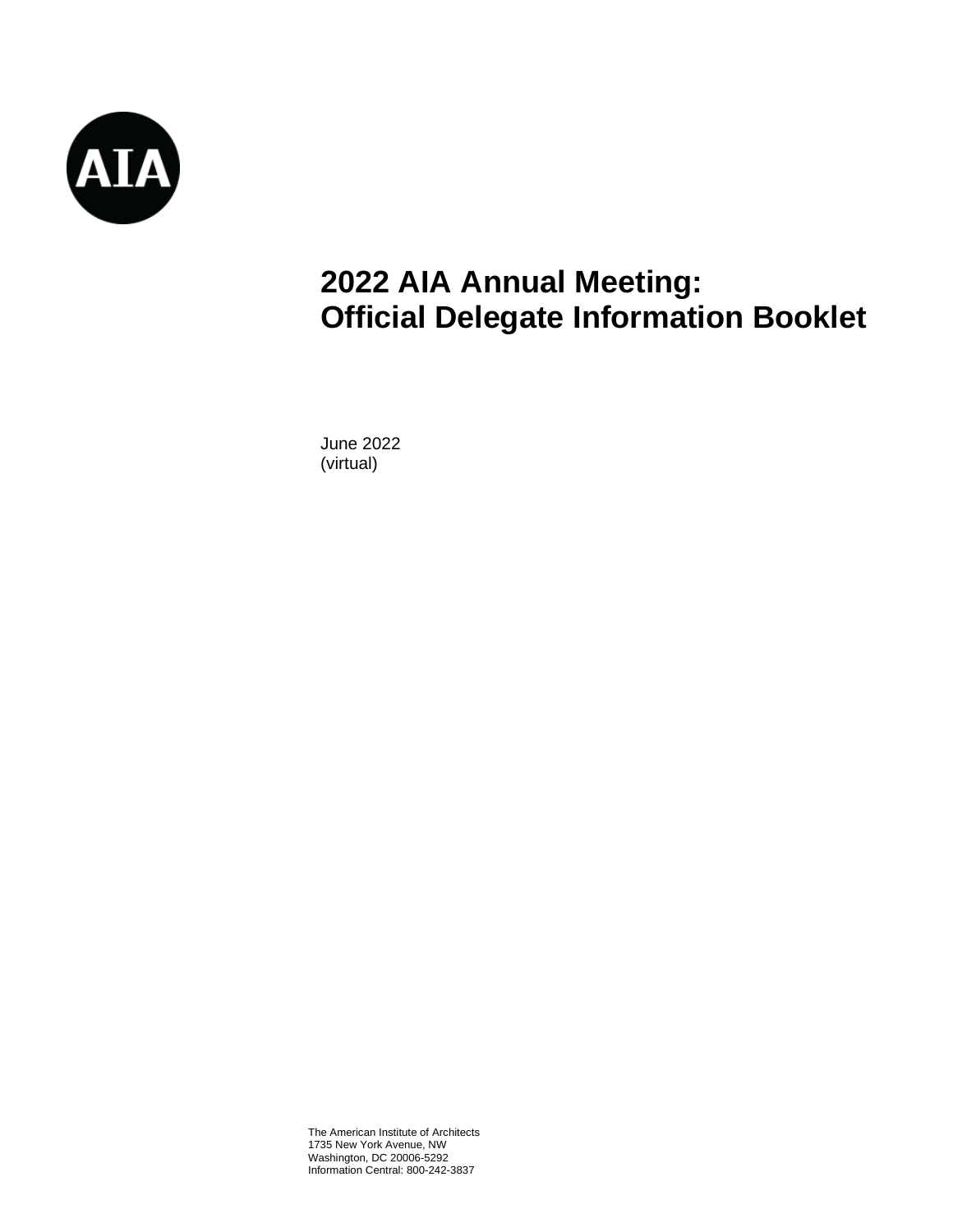This document contains important information for all 2022 AIA annual meeting delegates.

Please carefully review the material prior to the virtual annual meeting (12-3pm ET, June 9, 2022) and direct any questions concerning accreditation, voting, or duties of annual meeting delegates to Pam Day, Hon. AIA, Corporate Secretary and Managing Director, Governance Administration (pday@aia.org).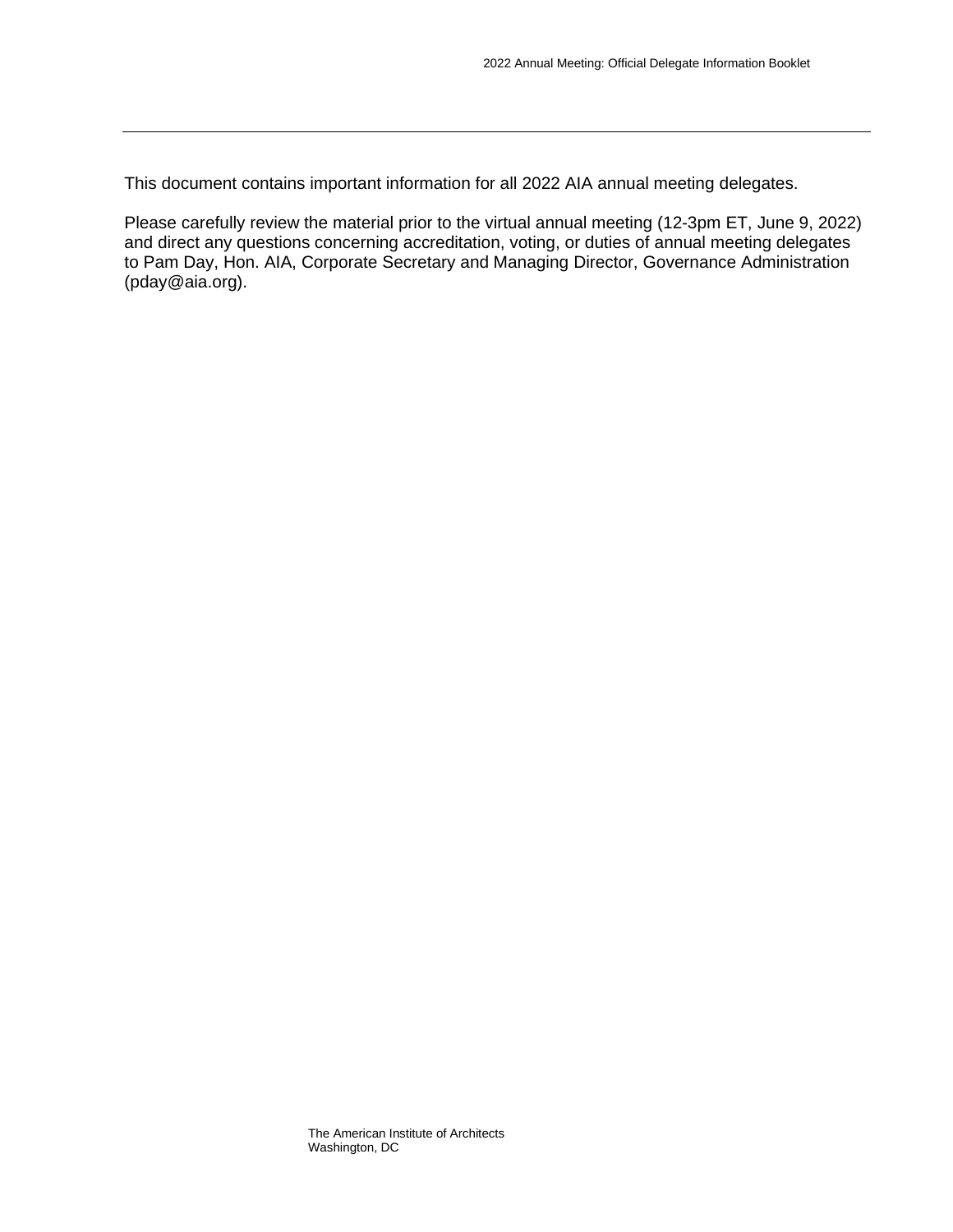### **2022 Board of Directors**

Daniel Stephen Hart, FAIA, President Emily A. Grandstaff-Rice, FAIA, First Vice President William R. Turner Jr., AIA, Secretary Timothy C. Hawk, FAIA, Treasurer Ryan Gann, Assoc. AIA, At-large Director Kevin M. Holland, FAIA, NOMAC, At-large Director Nathaniel Hudson, AIA, At-large Director Laura Lesniewski, FAIA, At-large Director Mark Levine, FAIA, At-large Director Britt Lindberg, FAIA, LEED AP, At-large Director Scott Cornelius, Assoc. AIA, Student Director Gail Kubik, Assoc. AIA, Associate Director Rusty Bienvenue, CACE Director Thomas Fisher, Assoc. AIA, Director Mindy Fullilove, Hon. AIA, MD, Director Lakisha A Woods, CAE, EVP/Chief Executive Officer

### **2022 Strategic Council**

Kevin Alford, AIA Linda Alfson Schemmel, AIA Guilherme Almeida, AIA Neal Angrisano, AIA David Barkin, FAIA Thomas Bradley Benjamin, AIA Kristine Bjerke, AIA Yanitza Brongers Marrero, FAIA Graciela Carillo, AIA Victoria Carpenter, AIA Craig Chamberlain, AIA R. Corey Clayborne, FAIA Scott Compton, AIA David R. Davies, AIA Brett Dougherty, AIA Donna Dunay, FAIA Peter Exley, FAIA Joshua Flowers, FAIA Mary Follenweider, AIA Brenden Frederick, AIA Omar Hakeem, AIA Victor Han, AIA Michael Hanrahan, AIA Janeen Harrell, AIA Thomas Hartman, AIA Ashley Hartshorn, AIA William Hercules, FAIA M. Bruce Herrington, AIA Anne Hicks Harney, FAIA John Horky, FAIA Jeffrey E. Huber, FAIA Toomas Idnurm, Assoc. AIA Lester Korzilius, FAIA Diantha Korzun, AIA

Adam Krason, AIA Daniel La Pan, AIA Mary Ann Lazarus, FAIA Timothy Lock, AIA Karen Lu, AIA Cheryl McAfee, FAIA Mike McGlone, AIA Cooper Moore, AIAS Ryan Morse, AIA Alyssa Murphy, AIA Kirk Narburgh, FAIA, ASLA Katherine Peele, FAIA Gianna Pigford, AIA Richard Polk, AIA Andrew Portis, AIA Rob Proctor, AIA Rico Quirindongo, AIA Martin Rangel, AIA David Reed, AIA Mark Ryan, Esq. AIA Constantine Sakellar, FAIA Lori Yazwinski Santa-Rita, AIA Mark Schneider, AIA Mark Schwamel, AIA Corey Solum, AIA Sophia Sparklin, AIA Dan Stalker, AIA Darral J. Tate, Assoc. AIA Zachary Taylor, AIA Jonathan M. Taylor, AIA Lora Teagarden, AIA Douglas Teiger, FAIA Tate Walker, AIA Korey White, AIA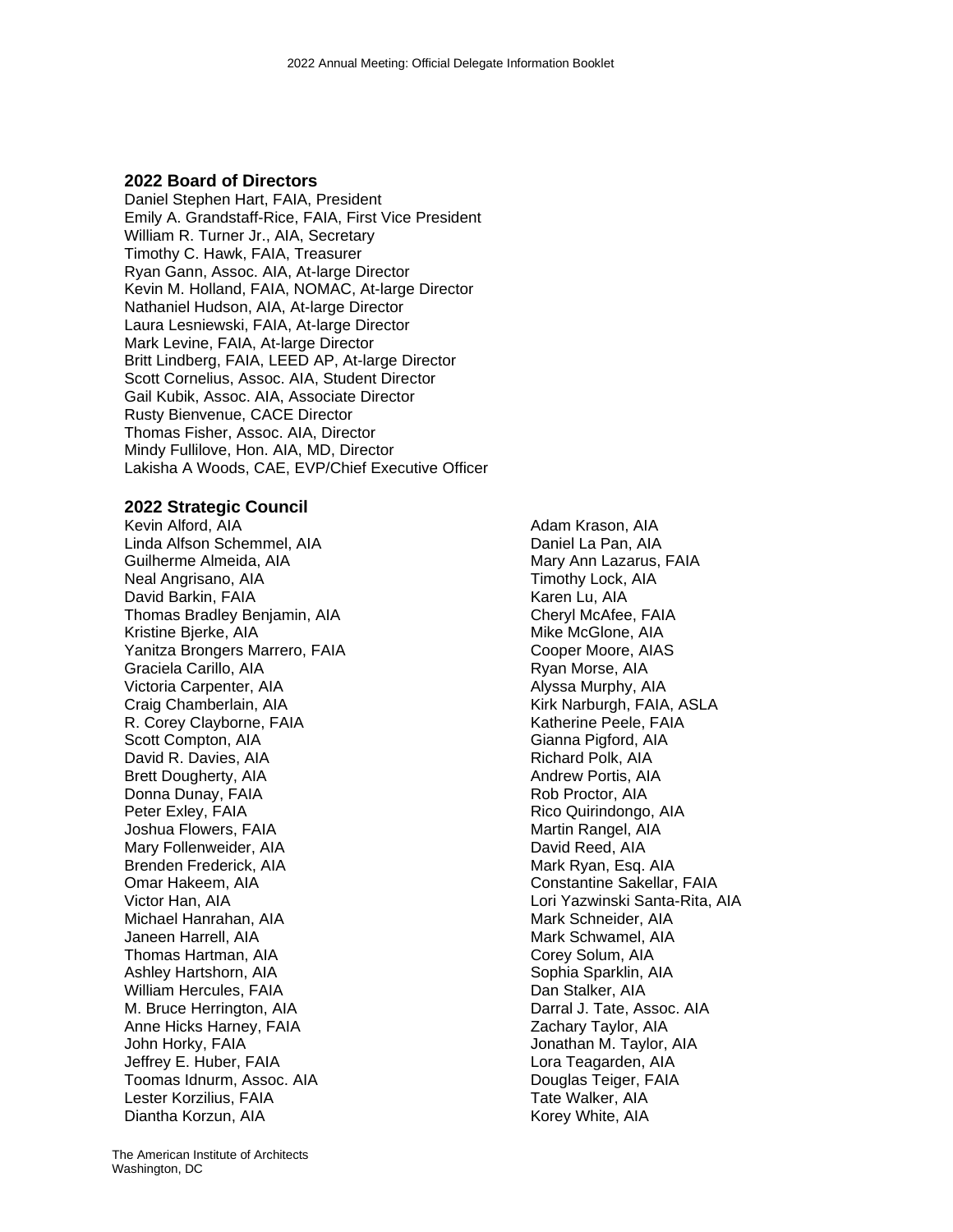#### **Former AIA National Presidents**

2020-2021 Peter J. Exley, FAIA 2019-2020 L. Jane Frederick, FAIA 2018-2019 William J. Bates, FAIA 2017-2018 Carl Elefante, FAIA 2016-2017 Thomas Vonier, FAIA 2015–2016 Russell A. Davidson, FAIA 2014–2015 Elizabeth Chu Richter, FAIA 2013–2014 Helene Combs Dreiling, FAIA 2012–2013 Mickey Jacob, FAIA 2011–2012 Jeff Potter, FAIA 2010–2011 Clark D. Manus, FAIA 2009–2010 George H. Miller, FAIA 2008–2009 Marvin J. Malecha, FAIA 2007–2008 Marshall E. Purnell, FAIA 2006–2007 RK Stewart, FAIA 2005–2006 Katherine Lee Schwennsen, FAIA 2004–2005 Douglas L. Steidl, FAIA 2003–2004 Eugene C. Hopkins, FAIA 2002–2003 Thompson E. Penney, FAIA 2001–2002 Gordon H. Chong, FAIA 2000–2001 John D. Anderson, FAIA 1999–2000 Ronald L. Skaggs, FAIA 1998–1999 Michael J. Stanton, FAIA 1997–1998 Ronald Arthur Altoon, FAIA 1996–1997 Raj Barr-Kumar, FAIA 1995–1996 Raymond Post Jr., FAIA 1994–1995 Chester A. Widom, FAIA 1993–1994 L. William Chapin, II, FAIA 1992–1993 Susan A. Maxman, FAIA 1991–1992 W. Cecil Steward, FAIA 1990–1991 Jim Lawler, FAIA 1989–1990 Sylvester Damianos, FAIA 1988–1989 Benjamin E. Brewer Jr., FAIA 1987–1988 Ted P. Pappas, FAIA 1986–1987 Donald J. Hackl, FAIA 1985–1986 John A. Busby Jr., FAIA 1984–1985 R. Bruce Patty, FAIA 1983–1984 George M. Notter, FAIA 1982–1983 Robert Broshar, FAIA 1981–1982 Robert Lawrence, FAIA 1980–1981 R. Randall Vosbeck, FAIA 1979–1980 Charles E. Schwing, FAIA 1978–1979 Ehrman B. Mitchell Jr., FAIA 1977–1978 Elmer Botsai, FAIA 1976–1977 John McGinty, FAIA 1975–1976 Louis de Moll, FAIA 1974–1975 William Marshall Jr., FAIA 1973–1974 Archibald C. Rogers, FAIA

1972–1973 S. Scott Ferebee Jr., FAIA 1971–1972 Maximilian O. Urbahn, FAIA 1970–1971 Robert F. Hastings, FAIA 1969–1970 Rex Whitaker Allen, FAIA 1968–1969 George E. Kassabaum, FAIA 1967–1968 Robert L. Durham, FAIA 1966–1967 Charles M. Ness Jr., FAIA 1965–1966 Morris Ketchum Jr., FAIA 1964–1965 Arthur Gould Odell Jr., FAIA 1963–1964 J. Roy Carroll Jr., FAIA 1962–1963 Henry Lyman Wright, FAIA 1960–1962 Philip Will Jr., FAIA 1958–1960 John Noble Richards, FAIA 1956–1958 Leon Chatelain Jr., FAIA 1955–1956 George Bain Cummings, FAIA 1953–1955 Clair W. Ditchy, FAIA 1951–1953 A. Glenn Stanton, FAIA 1949–1951 Ralph Walker, FAIA 1947–1949 Douglas William Orr, FAIA 1945–1947 James R. Edmunds Jr., FAIA 1943–1945 Raymond J. Ashton, FAIA 1941–1943 R. H. Shreve, FAIA 1939–1941 Edwin Bergstrom, FAIA 1937–1939 Charles D. Maginnis, FAIA 1935–1937 Stephen F. Voorhees, FAIA 1932–1935 Ernest John Russell, FAIA 1930–1932 Robert D. Kohn, FAIA 1928–1930 C. Herrick Hammond, FAIA 1926–1928 Milton B. Medary, FAIA 1924–1926 Dan. Everett Waid, FAIA 1922–1924 William B. Faville, FAIA 1920–1922 Henry H. Kendall, FAIA 1918–1920 Thomas R. Kimball, FAIA 1915–1918 John Lawrence Mauran, FAIA 1913–1915 R. Clipston Sturgis, FAIA 1912–1913 Walter Cook, FAIA 1910–1911 Irving K. Pond, FAIA 1908–1909 Cass Gilbert, FAIA 1906–1907 Frank Miles Day, FAIA 1904–1905 William S. Eames, FAIA 1902–1903 Charles F. McKim, FAIA 1900–1901 Robert S. Peabody, FAIA 1899–1900 Henry Van Brunt, FAIA 1896–1898 George B. Post, FAIA 1894–1895 Daniel H. Burnham, FAIA 1892–1893 Edward H. Kendall, FAIA 1888–1891 Richard M. Hunt, FAIA 1877–1887 Thomas U. Walter, FAIA 1857–1876 Richard Upjohn, FAIA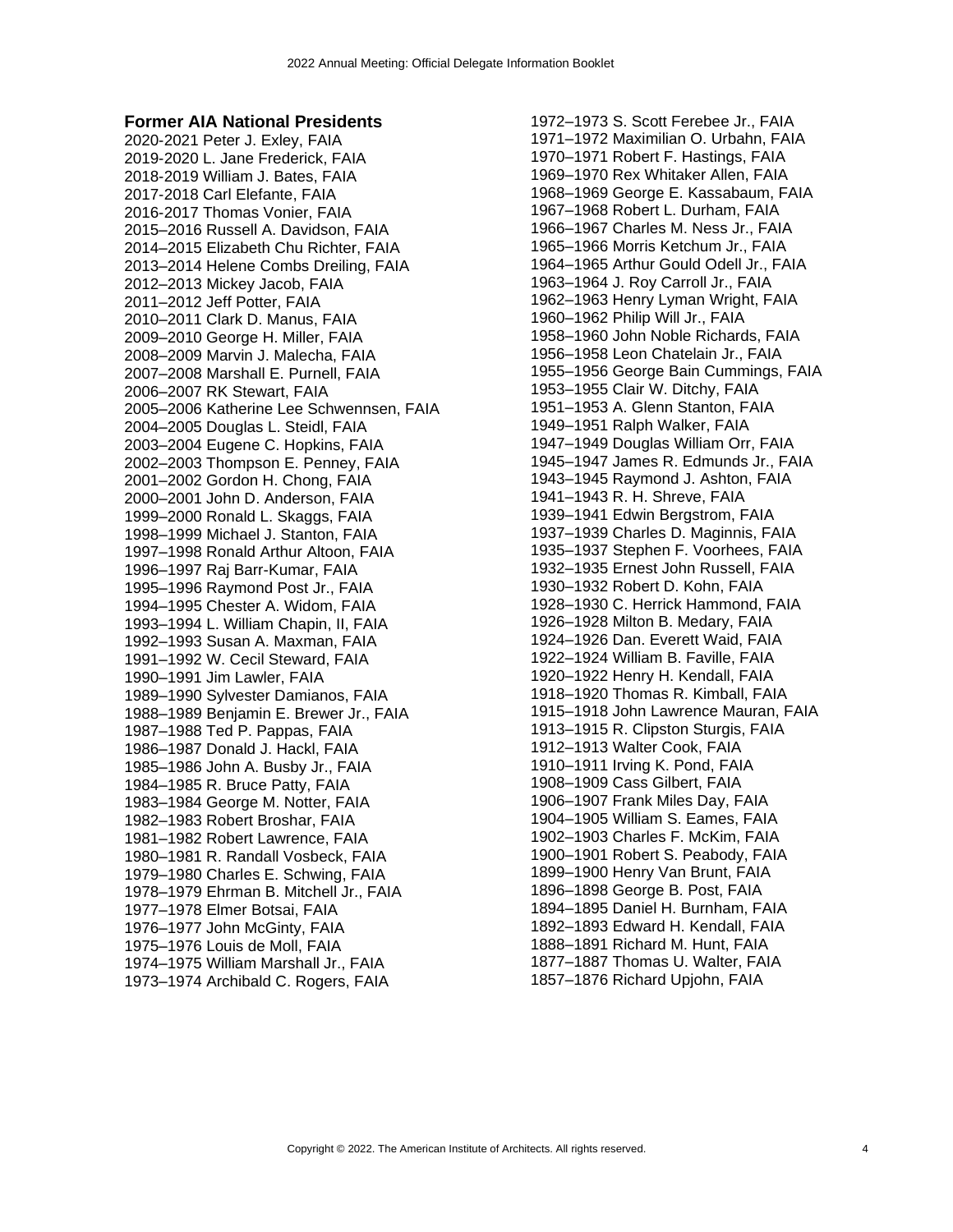# **1. Delegate Business Schedule**

| April 29, 2022 | <b>Online Accreditation Opens</b><br>8:30am (EDT)                                                                                            |
|----------------|----------------------------------------------------------------------------------------------------------------------------------------------|
|                | (See Accreditation and Voting Procedures regarding advance online<br>accreditation.)                                                         |
| May 23, 2022   | <b>Online Accreditation Closes</b><br>5pm (EDT)                                                                                              |
|                | Delegates must be accredited by May 23, 2022, to be allowed to vote at<br>the annual meeting.                                                |
| May 23, 2022   | <b>Candidate Speeches</b><br>(virtual)                                                                                                       |
|                | Candidate speeches will be pre-recorded and available for viewing May 23-<br>June 9, 2022, on the 2022 Annual Meeting page.                  |
| June 9, 2022   | 2022 AIA Annual Meeting<br>12-3pm (EDT)<br>(virtual)                                                                                         |
|                | Each component president, its executive director, and its accredited<br>delegates will receive secure invitations to the AIA annual meeting. |

**Delegates must be accredited by May 23, 2022, to be allowed to vote at the annual meeting**.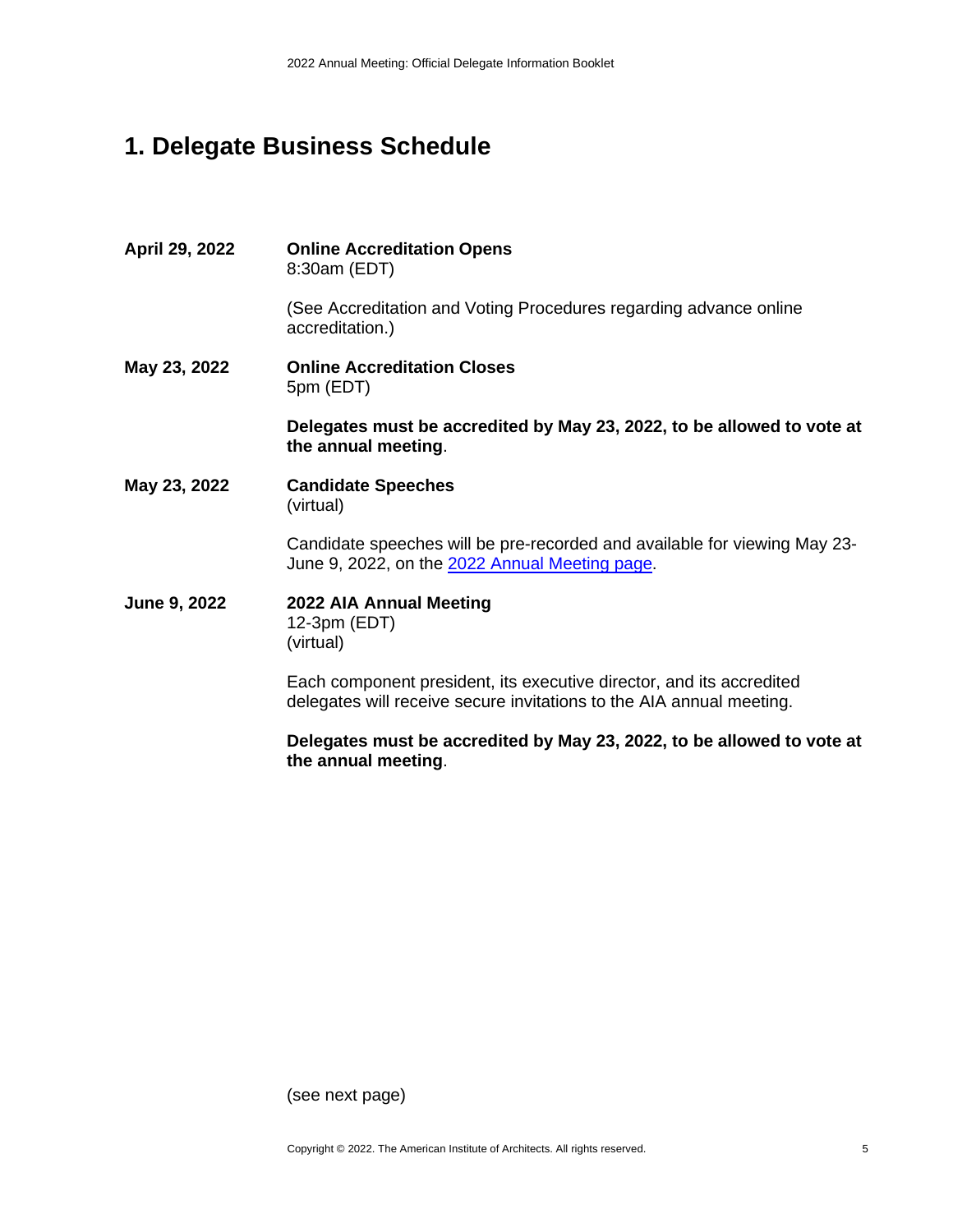**June 10, 2022 Candidate Caucuses**

(virtual)

Each component president, its executive director, and its accredited delegates will receive secure invitations to their state's caucus.

### 12-1pm (EDT):

AIA International, Alabama, Arizona, Arkansas, Colorado, Connecticut, Illinois, Louisiana, Maine, Massachusetts, Mississippi, Nevada, New Hampshire, New Mexico, Pennsylvania, Rhode Island, Tennessee, Texas, Utah, Vermont, Wyoming

### 1:30-2:30pm (EDT):

California, Delaware, District of Columbia, Georgia, Indiana, Kentucky, Maryland, Minnesota, New Jersey, North Carolina, North Dakota, Ohio, South Carolina, South Dakota, Wisconsin

### 3-4pm (EDT):

Alaska, Florida, Hawaii, Idaho, Iowa, Kansas, Michigan, Missouri, Montana, Nebraska, New York, Oklahoma, Oregon, Puerto Rico, Virginia, Washington, West Virginia

**June 10-14, Voting for Officers and At-large Director**

**2022**

**2022**

Voting will open at 5pm (EDT) on June 10, 2022, and conclude at 5pm (EDT) on June 14, 2022.

### **Delegates must be accredited by May 23, 2022, to be allowed to vote in these elections**.

**June 15-17, Voting—Runoff Election** (*if necessary*)

> Voting will open at 9am (EDT) on June 15, 2022, and conclude at 5pm (EDT) on June 17, 2022.

**Delegates must be accredited by May 23, 2022, to be allowed to vote in these elections.**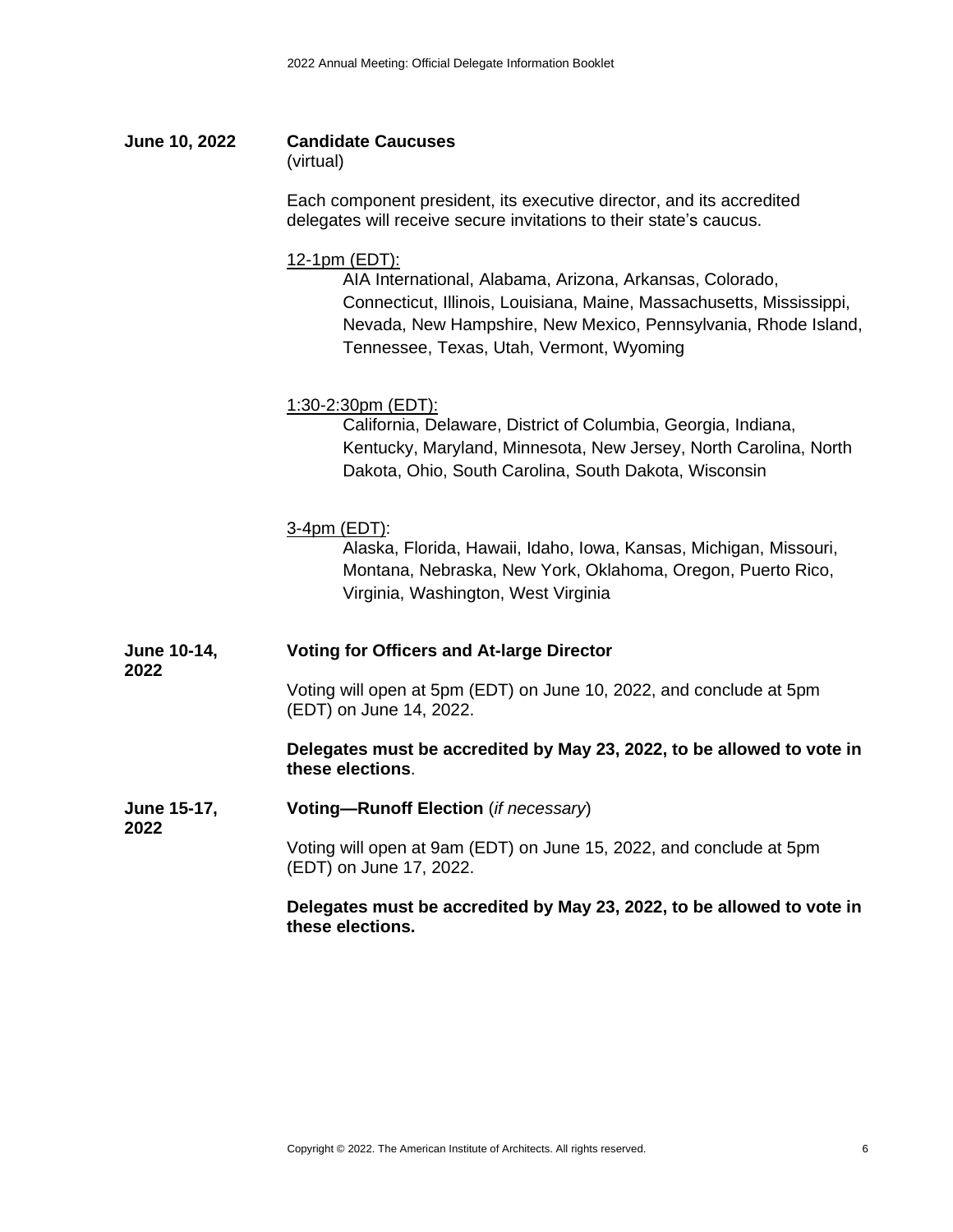# **2. Accreditation and Voting Procedures**

**Duties of the Credentials Committee** The Credentials Committee, in conjunction with the AIA Secretary, is charged with overseeing the accreditation of delegates and balloting for the election of officers and the At-large Director. AIA staff overseeing online accreditation will refer disputes or problems to the Credentials Committee for decision.

> The Credentials Committee reviews and certifies the Credentials Report before it is presented at the annual meeting on June 9, 2022, for the delegates' acceptance prior to voting on business items.

### **Accreditation** Delegate votes are allocated to each component according to the formula in the [AIA Bylaws](https://content.aia.org/sites/default/files/2021-06/AIA_Bylaws_June_2021.pdf) that is based on the number of its assigned members in good standing as of April 8, 2022.

Components must accredit their delegates online in advance of the annual meeting on June 9, 2022. Online accreditation will open on April 29, 2022, and will close May 23, 2022.

Each component may elect to distribute its delegates' votes among members attending the annual meeting, or to have the votes all held by one individual, such as the component president. Please refer to the component's Bylaws for guidelines.

**In whatever manner the component chooses to select its delegates, every delegate must be accredited by 5pm (EDT) on May 23, 2022.**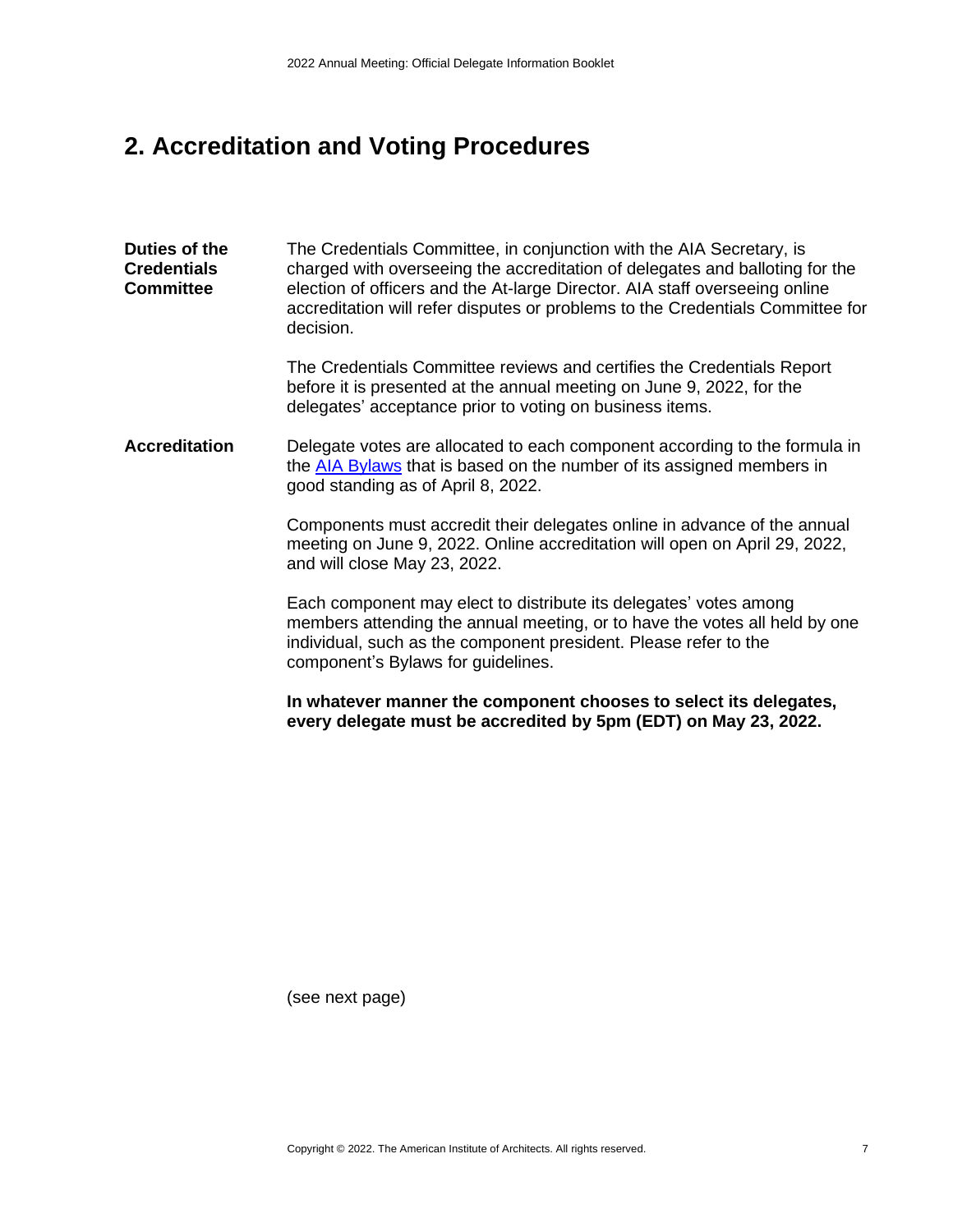| Accreditation,<br>continued | Per the AIA Bylaws, each component's total votes are evenly divided among<br>the accredited delegates (subject to rules concerning Associate members<br>below). For example, if a component has nine (9) delegate votes which it<br>distributes to three (3) individuals who are Architect members, each<br>individual's vote would count as three (3) votes; if only one (1) delegate is<br>accredited from the component, only that person can cast the component's |
|-----------------------------|-----------------------------------------------------------------------------------------------------------------------------------------------------------------------------------------------------------------------------------------------------------------------------------------------------------------------------------------------------------------------------------------------------------------------------------------------------------------------|
|                             | nine votes.                                                                                                                                                                                                                                                                                                                                                                                                                                                           |

Note that while Associate members may serve as component delegates, they may not be accredited to cast more than one-third (1/3) of the votes of their component, and their votes will not be counted until the component's Architect member delegate(s) has been accredited and voted.

Prior to the annual meeting on June 9, 2022, the component should verify that at least one (1) Architect member will also be accredited as a delegate and is able to cast a vote.

#### **Voting for Officers If an accredited delegate (Associate or Architect member) does not vote in the election of officers and the At-large Director, the component loses that allocation of votes.**

Voting for officers and the At-large Director will open at 5pm (EDT) on June 10, 2022.

No voting for officers or the At-large Director will be permitted after 5pm (EDT) on June 14, 2022, except in the event of a runoff election. If required, the runoff election voting will open at 9am (EDT) on June 15, 2022, and close at 5pm (EDT) on June 17, 2022.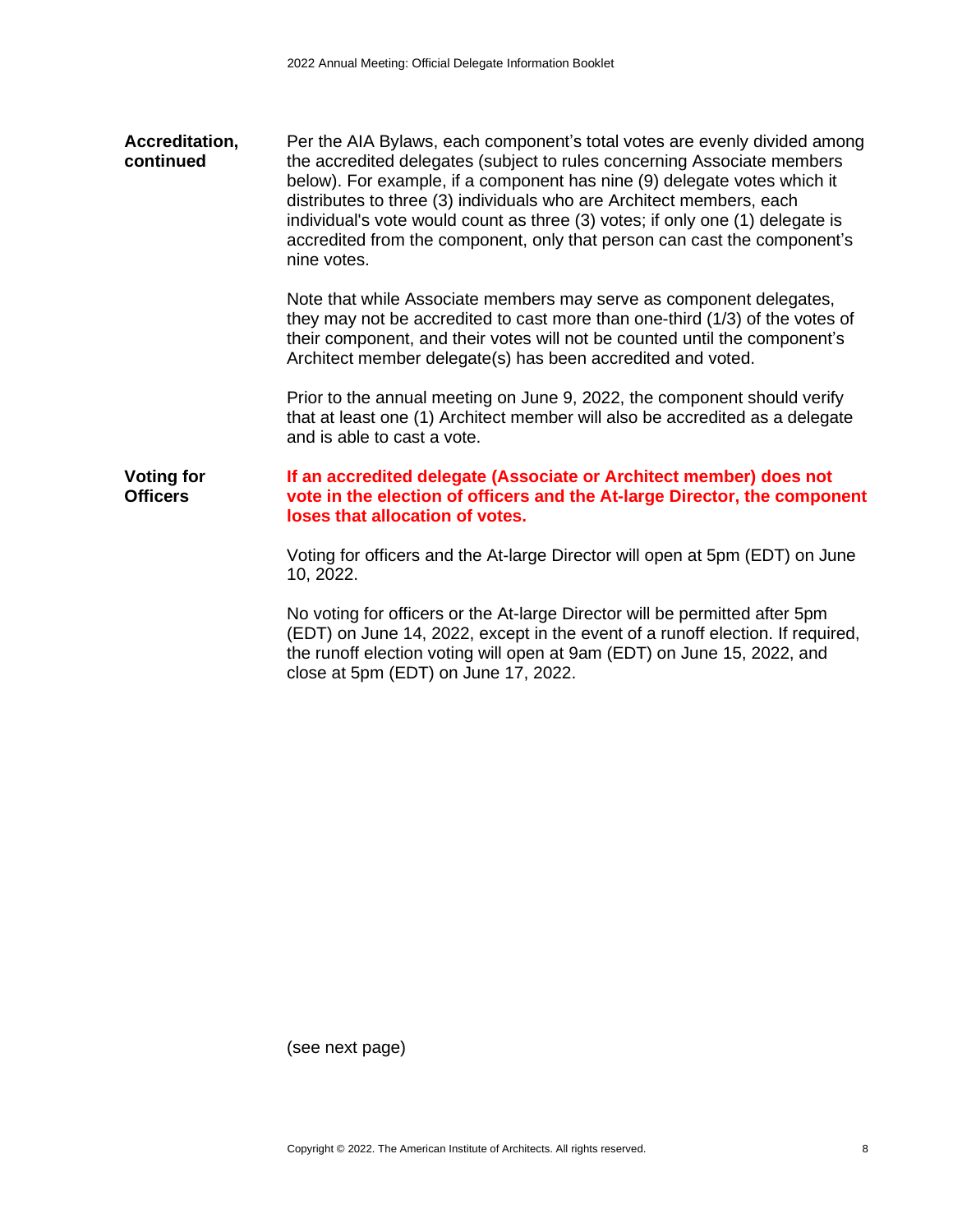**Proxy Voting** A proxy is a member or state delegate who is representing an absent component by voting on its behalf.

> (Note: if a component president wishes to allocate the component's votes to a member of the same component, that is not considered a proxy vote. That member being accredited is simply a member delegate, and no proxy authorization is required.)

> If a component is unable to have **any** delegates in attendance at the annual meeting on June 9, 2022, and/or vote for officers and the At-large Director on June 10-17, 2022, the component should appoint a member delegate from another component in the same state to represent the absent component by proxy, both at the meeting **and** for voting for officers and the At-large Director.

> The president or authorized designee from the absent component must give written authorization to the attending member delegate, which can be done via email to Corporate Secretary Pam Day, Hon. AIA, at [pday@aia.org.](mailto:pday@aia.org)

The substitute delegate cannot be accredited to cast a proxy vote for the absent component unless the accreditation takes place online before May 23, 2022.

In most instances, a member delegate may represent only one component in addition to that delegate's own component. The only exception to that rule is that: (a) a state delegate may represent by proxy more than one of the components in the state at the AIA annual meeting, and (b) the president of a state component may designate a member delegate from the state to represent by proxy more than one component in that state.

The delegate holding a proxy will vote several times, casting separate ballots for the proxy component and for the delegate's own component. Each component will be allotted its authorized voting strength.

Delegates-at-large are permitted to accredit as member delegates for their own assigned component in addition to their Delegate-at-large votes but are not permitted to serve as proxies. Please do not ask a Delegate-at-large (that is, a current Board member, or a Strategic Council member, or a past AIA President) to serve as a proxy for an absent component.

Any questions regarding the voting process can be directed to Pam Day, Hon. AIA, Corporate Secretary & Managing Director, Governance Administration, via email at [pday@aia.org.](mailto:pday@aia.org)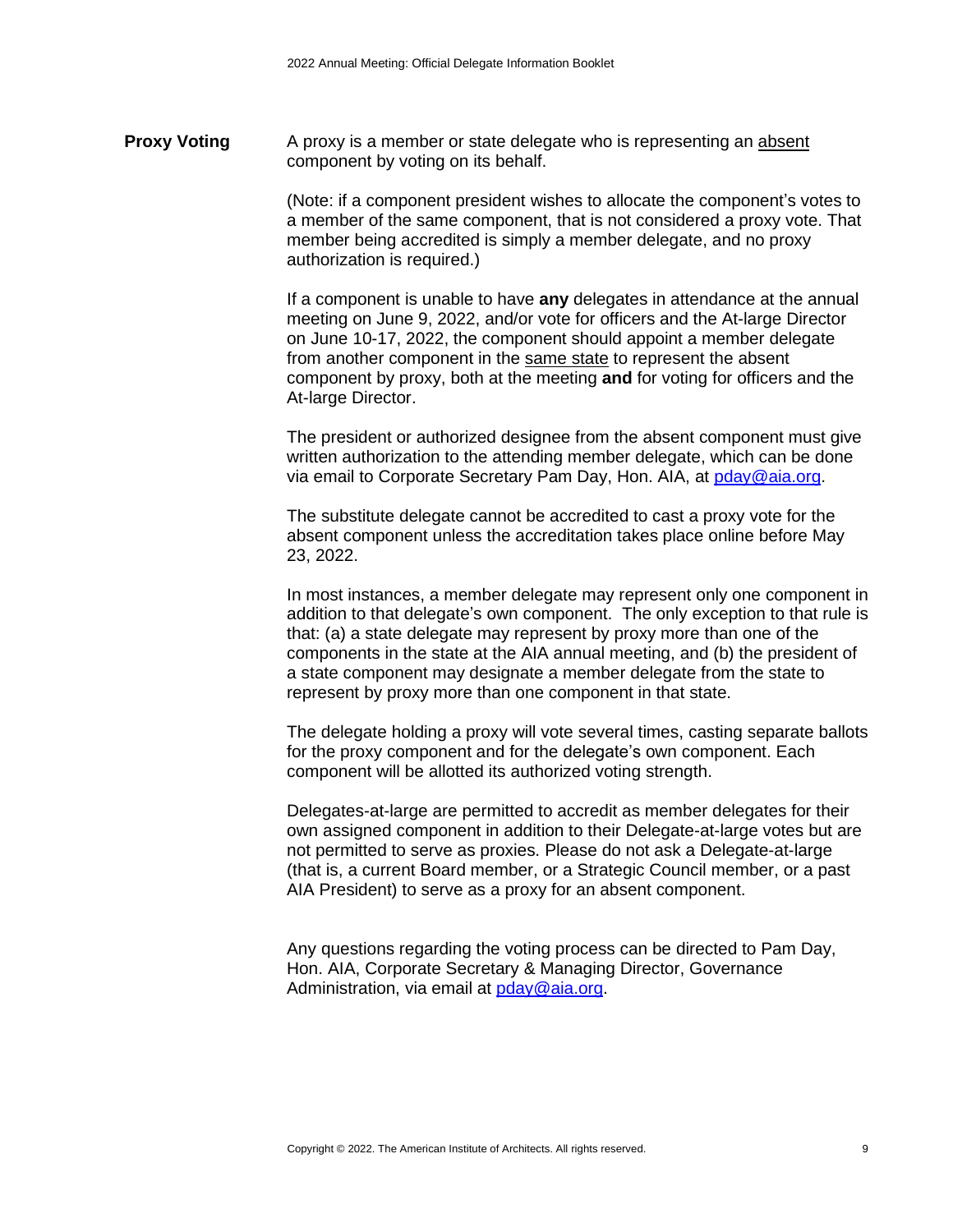### **3. AIA Rules of Procedure for the Annual Meeting**

Note: The Parliamentarian may not be communicated with directly by delegates or members during debate. Requests for a parliamentary ruling are addressed to the President, who may (or may not) consult with or refer the issue to the Parliamentarian.

These Rules of Procedure will be presented for approval by the delegates at the start of the annual meeting.

**Delegate's Role** Delegates should be present to vote on amendments to the AIA Bylaws and published resolutions at the annual meeting on June 9, 2022, 12-3pm (EDT).

> **Delegates should plan to join the virtual annual meeting thirty (30) minutes prior to its start to register their attendance and ensure their access to the online voting platform.**

### **DELEGATES WHO FAIL TO REGISTER THEIR PRESENCE AT THE START OF THE ANNUAL MEETING WILL NOT BE ABLE TO VOTE AT THE MEETING.**

If a delegate is absent from the annual meeting, the absent delegate's votes are reallocated to those delegates present from the component and participating in the annual meeting.

If all of a component's delegates are absent from the annual meeting, the component's votes are **lost**, unless a proxy has been previously submitted during accreditation (on or before May 23, 2022).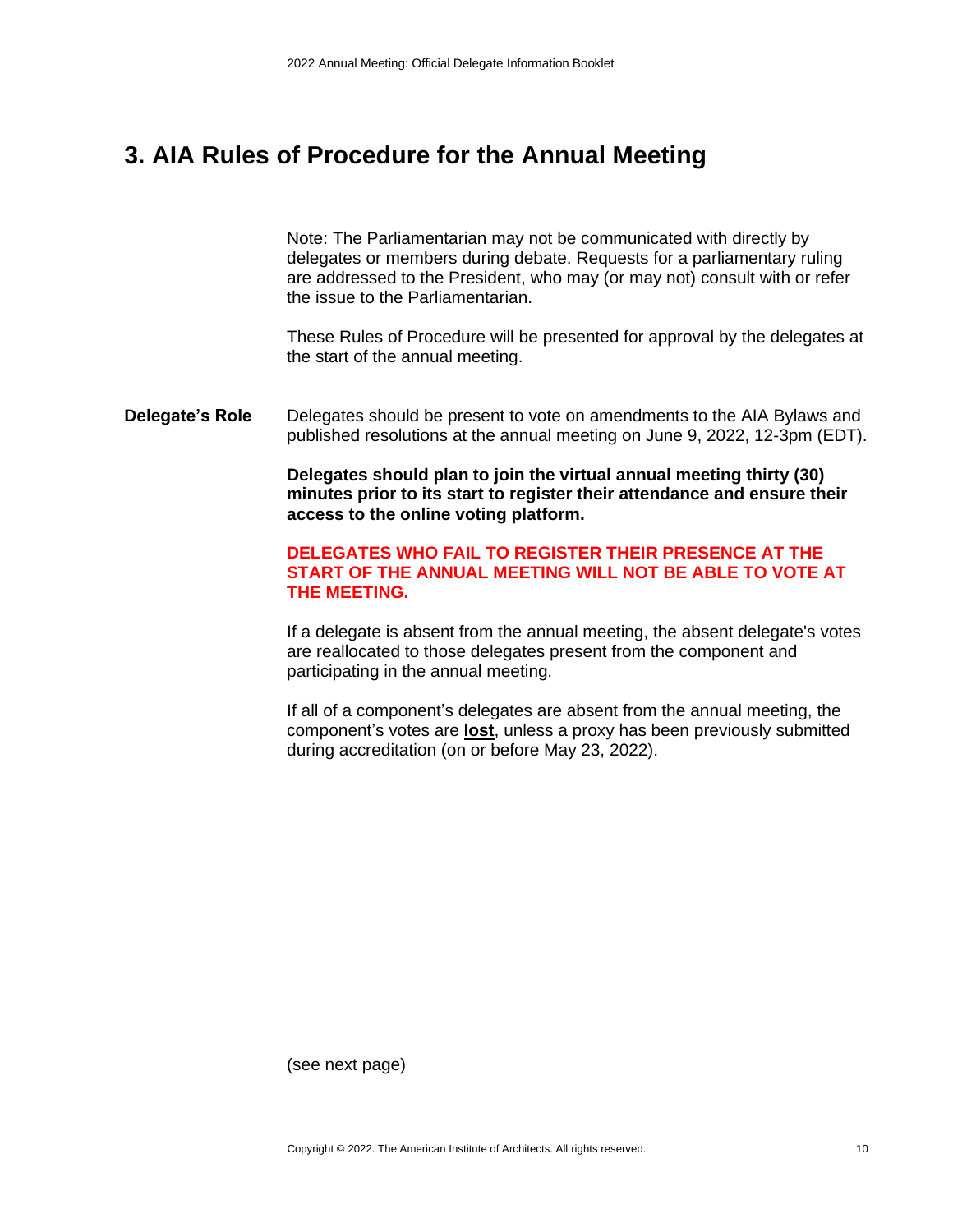**Rules of Procedure** The order of items presented at this meeting shall include presentation of the audited financial report; nominations for office; accreditation of delegates; Bylaws amendments and other official business as noticed; and resolutions.

> Rule 1. The order of items presented in this 2022 Official Delegate Information Booklet ("Booklet") shall be the order of business at the annual meeting. However, to expedite the session proceedings or to accommodate guest speakers, the President may make changes for that session.

Rule 2. Notices for announcement shall be in writing, signed by the person (or a proper representative) under whose authority the announcement is issued, and shall be sent to the Secretary.

Rule 3. The rules contained in the current edition of *Robert's Rules of Order Newly Revised)* shall govern this meeting in all cases to which they are applicable and in which they are not inconsistent with the AIA Bylaws and these Rules of Procedure.

### **STANDING RULES FOR VIRTUAL MEETING**

Rule 4. The annual meeting shall be conducted using a virtual online conferencing platform.

Rule 5. Participation during the annual meeting shall be limited to delegates and authorized AIA staff or guests.

Rule 6. During the annual meeting, anyone wishing to speak shall use the recognition feature of the virtual platform and shall be recognized in order rotated between "For," "Against," and "Request for Information." Points of Order pertaining to a violation of the rules shall also be recognized and shall take priority over other matters.

### **BUSINESS ITEMS OR RESOLUTIONS**

Rule 7. The sponsor shall be permitted to speak first to any business item.

Rule 8. The presiding officer may dispense with the reading of printed resolutions, identifying them only by name or number.

Rule 9. Proposed amendments must be submitted in writing, and the presiding officer may require that any motion be submitted in written form.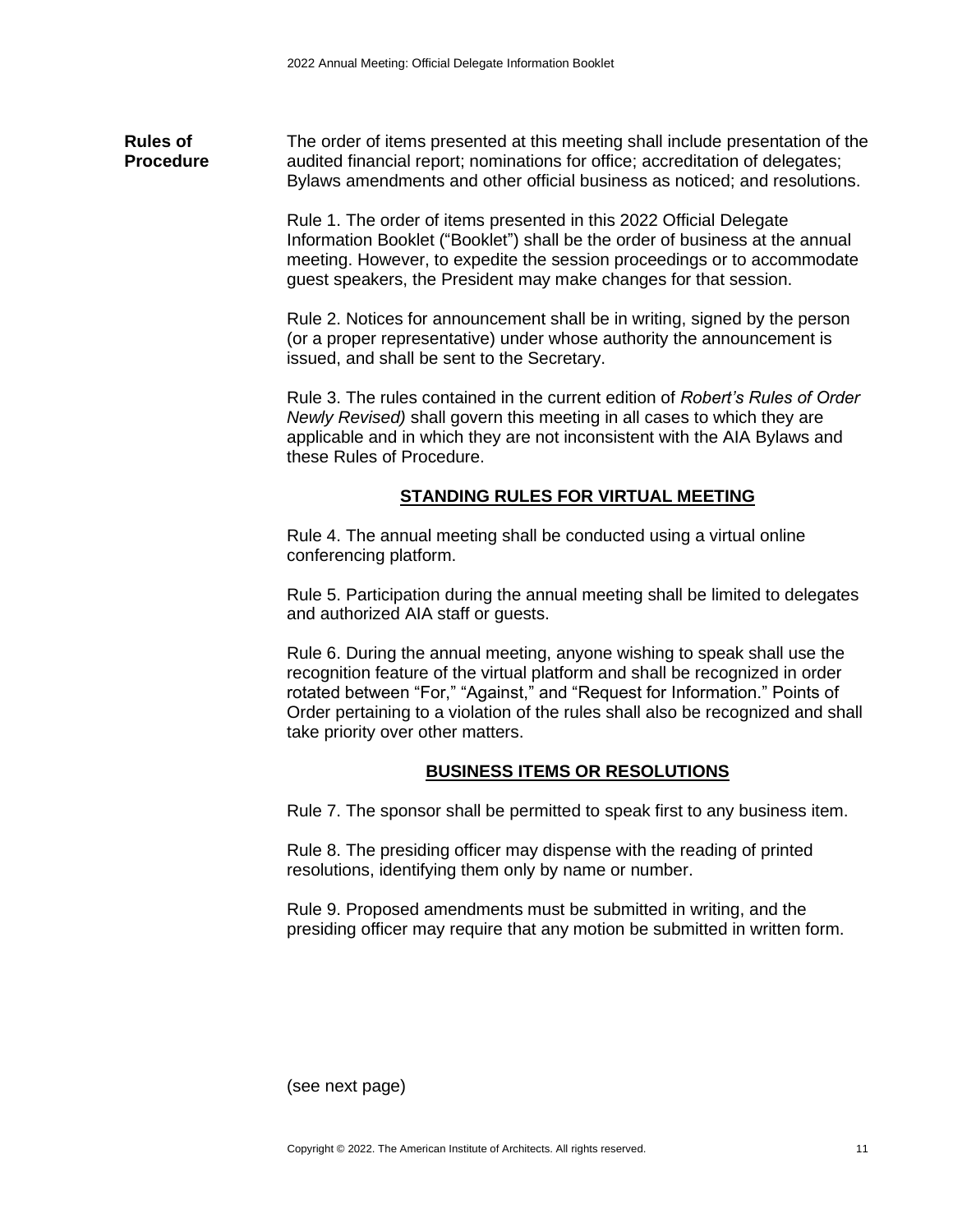### **DEBATE**

Rule 10. Before any delegate can make a motion or address the body, the delegate must address the presiding officer, stating that, "I am" and the name, whether a delegate-at-large, member delegate, or state delegate, and the entity represented. Upon recognition, the presiding officer may announce the delegate's name for authorization to speak. AIA members who are not delegates and Allied and Affiliate members of components and state organizations may speak only at the invitation of the presiding officer.

Rule 11. No person shall speak in debate more than twice on the same question on the same day, or longer than two (2) minutes each time, without permission of the assembly granted by a two-thirds (2/3) vote without debate.

Rule 12. The sponsor of a resolution shall be allowed to speak first in debate.

Rule 13. The second speaker on any resolution shall be an officer or member of the Board who has been designated to present the position of the Board, if a position has been taken.

Rule 14. The sponsor of a resolution may make closing remarks not exceeding two (2) minutes, after debate is exhausted, and notwithstanding a pending call for the question.

Rule 15. Total debate on any Bylaws amendment or resolution, including amendments, shall not exceed a total of ten (10) minutes.

Rule 16. If speakers are waiting to be recognized when total debate time has expired, the presiding officer shall take an immediate vote on extending debate for five (5) minutes.

### **VOTING**

Rule 17. Voting on agenda items shall be conducted through the voting feature available through the virtual platform, except as otherwise permitted by the AIA Bylaws.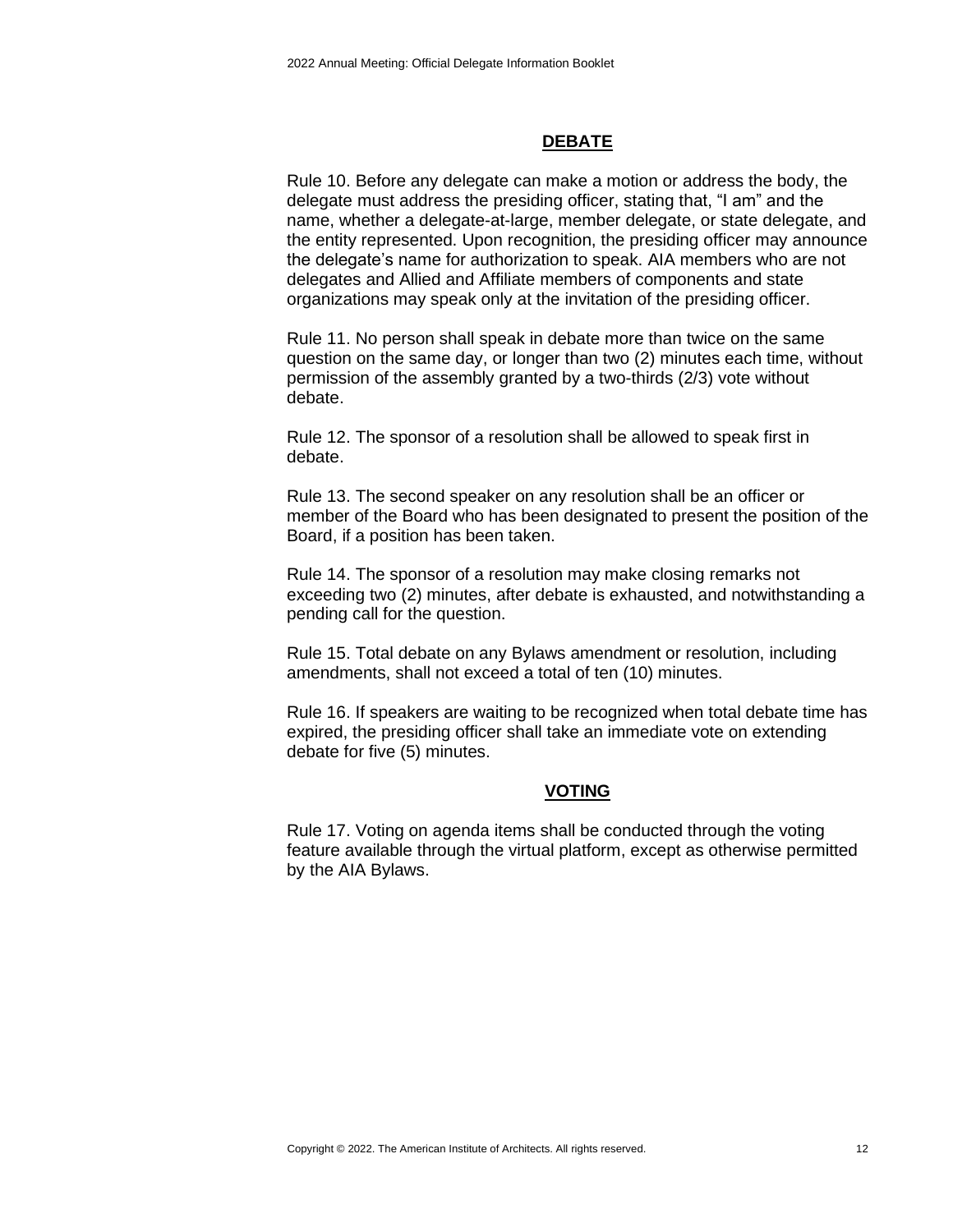# **4. Proposed Bylaws Amendments**

### **Bylaws Amendment 22-A**

**Subject** Clarity Regarding College of Fellows

**Background** The College of Fellows, which is an AIA membership body, oversees the College of Fellows Fund., Inc. ("COF Fund") which is a separate corporate entity and a 501(c)(3) tax exempt organization distinct from the AIA. As part of its oversight responsibilities, the College of Fellows maintains the COF Fund's bylaws.

> The purpose of the COF Fund as stated in its own corporate bylaws is appropriately determined by the College of Fellows, and it is unconventional for AIA to state the COF Fund's (or any other entity's) purpose in its own Bylaws.

> To ensure clarity and consistency between the two legal entities, the Board recommends deletion of the language presented, which will also prevent inadvertent inconsistency between AIA's Bylaws and the College of Fellows Fund, Inc's.

**Required Vote to Amend Bylaws** Amendments to the AIA Bylaws requires approval by an affirmative twothirds (2/3) vote of the delegates at the meeting, as determined by Section 9.011 of AIA's Bylaws.

**Motion The delegates assembled at the 2022 annual meeting amend the AIA** Bylaws as presented below, and also authorize the AIA Secretary to renumber any sections and section references resulting from such amendments.

*CHAPTER 1 ORGANIZATION*

*1.2 THE COLLEGE OF FELLOWS*

*There shall be a subdivision of the Institute entitled the College of Fellows, the members of which shall be the Fellows and Honorary Fellows of the Institute. ,*

*1.21 College of Fellows Purpose. The purpose of the College is to stimulate a sharing of interests among Fellows; to promote the purposes of the Institute; to advance the profession of architecture; and to be of everincreasing service to society.*

*1.22 Bylaws of the College of Fellows. The College shall adopt and which bylaws, which shall specify the organization of the College. The bylaws and activities of the College of Fellows are subject to the approval of shall be approved by the Board.*

Copyright © 2022. The American Institute of Architects. All rights reserved. 13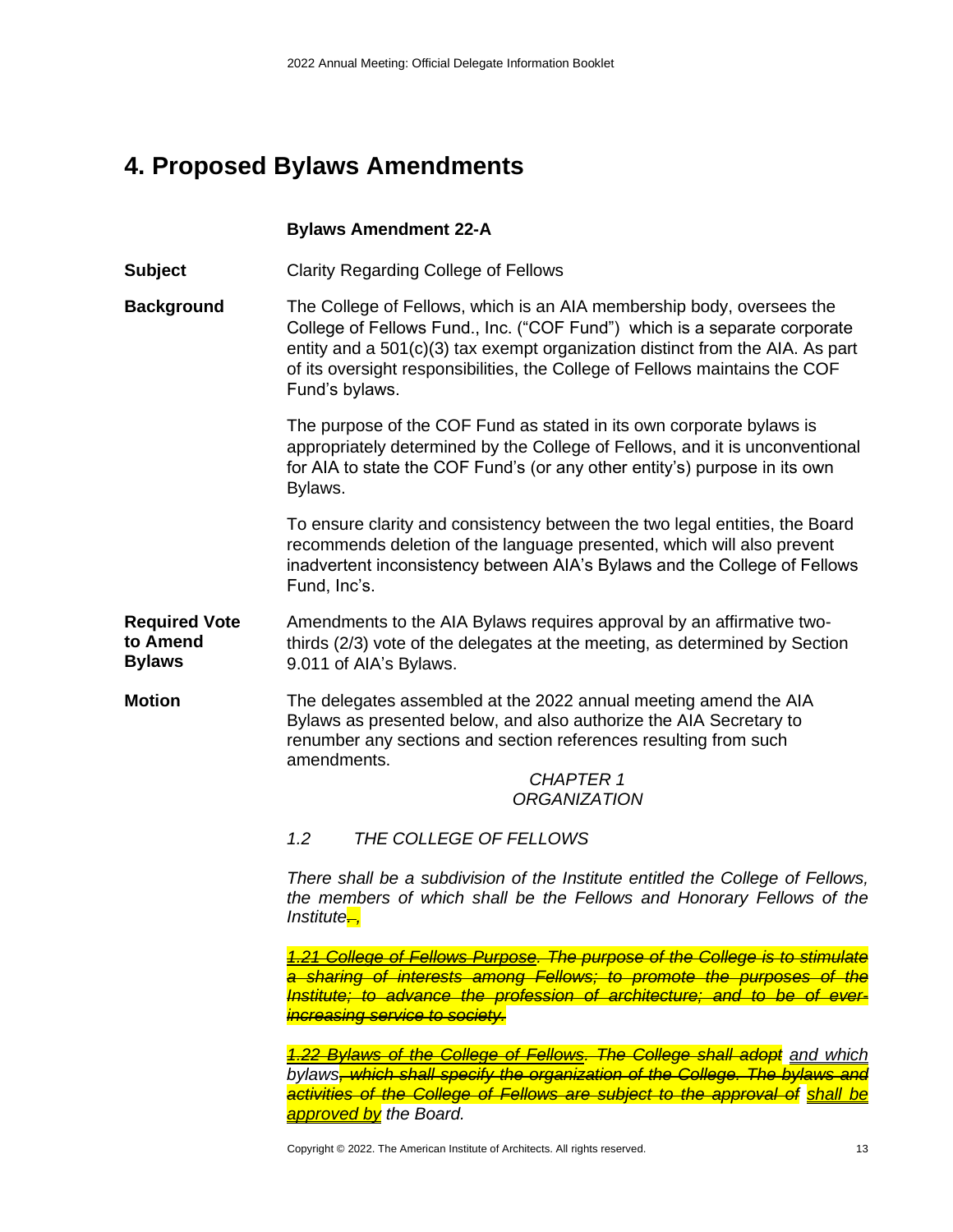### **Bylaws Amendment 22-B**

**Subject** Endorsements

**Background** Section 1.3 was added to the AIA Bylaws in 1935 and has remained largely untouched since that time. Membership associations like AIA have evolved substantially in the past 85+ years, and the absolute proscriptions in Section 1.3 no longer align with how nonprofit membership associations operate, given the common practice of establishing strategic partnerships, affinity arrangements, and the like.

> Currently, there are numerous other checks and balances within the organization, including but not limited to the AIA Office of Legal and Business Affairs, to ensure the AIA, its leadership, and staff do not inappropriately align the AIA with third parties.

**Required Vote to Amend Bylaws** Amendments to the AIA Bylaws requires approval by an affirmative twothirds vote of the delegates at the meeting, as determined by Section 9.011 of AIA's Bylaws.

**Motion** The delegates assembled at the 2022 annual meeting amend AIA's Bylaws as presented below, and also authorize the Secretary to renumber any sections and section references resulting from such amendments.

> *CHAPTER 1 ORGANIZATION*

### *1.3 ENDORSEMENTS*

*1.31 Endorsements of Enterprises. The Institute shall not sponsor or endorse any enterprise whether public or private, operated for profit.*

*1.32 Endorsements of Materials. No officer, director, Strategic Council member, committee member, or employee of the Institute or any of its components in that individual's official capacity shall approve, sponsor, endorse, or do anything that may be deemed or construed to be an approval, sponsorship, or endorsement of any material of construction or any method or manner of handling, using, distributing, or dealing in any material or product. ("Component" as used in these Bylaws shall be defined as set forth in Section 4.01.)*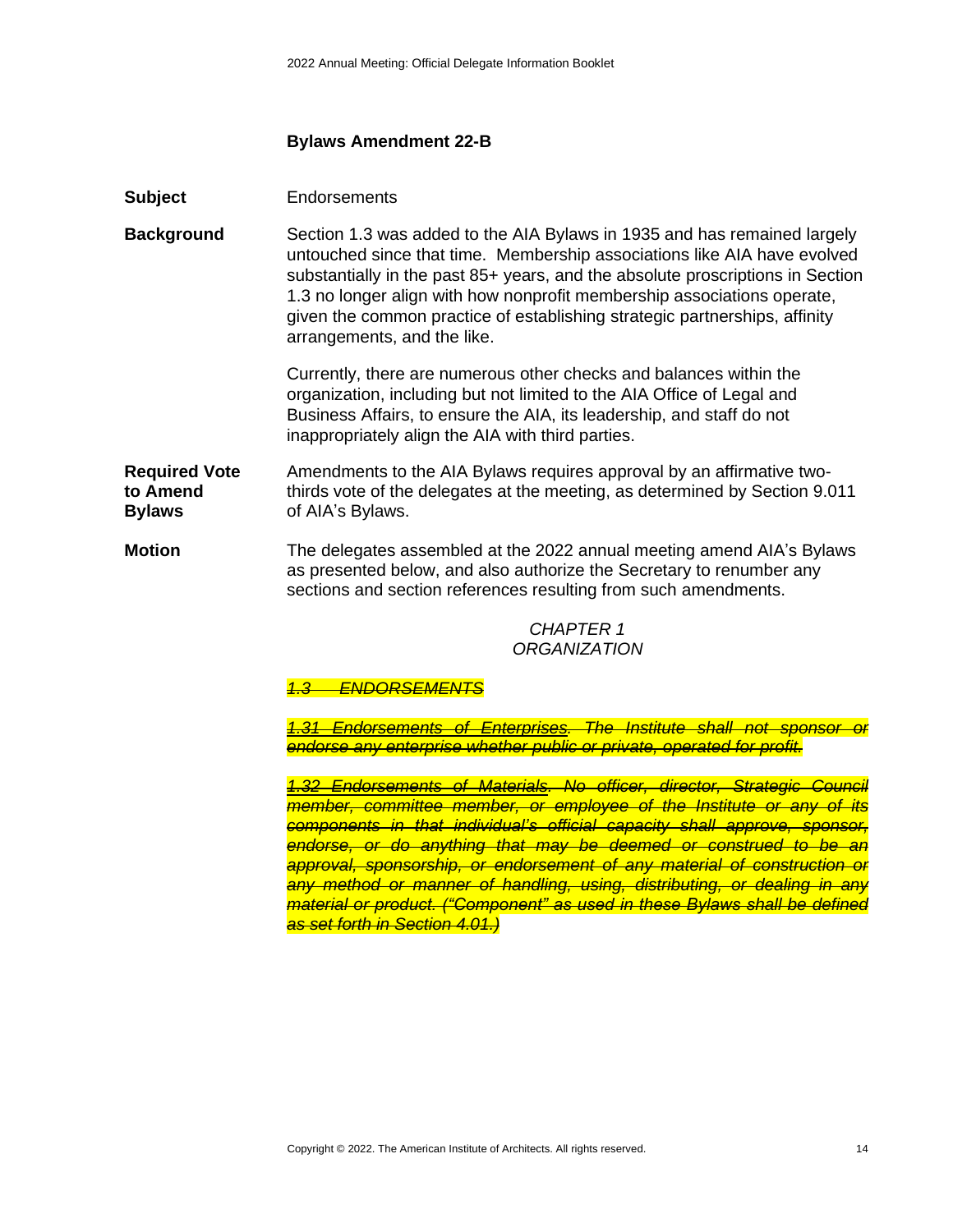### **Bylaws Amendment 22-C**

**Background** The Board sponsors these amendments to encourage flexibility in materials that are provided to members.

**Required Vote to Amend Bylaws** Amendments to the AIA Bylaws requires approval by an affirmative twothirds (2/3) vote of the delegates at the meeting, as determined by Section 9.011 of AIA's Bylaws.

**Motion** The delegates assembled at the 2022 annual meeting amend AIA's Bylaws as presented below, and also authorize the Secretary to renumber any sections and section references resulting from such amendments.

### *CHAPTER 2 MEMBERSHIP*

*2.0 GENERAL PROVISIONS - MEMBERSHIP*

*2.02 General Rights and Duties of Members. Every member of the Institute in good standing shall have and may exercise and use all of the rights and privileges of the member's category of membership conferred by law or granted by the provisions of these Bylaws or by the Board.*

*2.021 Literature. Architect and Associate members in good standing shall have including having their names published in any membership listing of the Institute and shall receive the magazine of The American Institute of Architects and other and have access to documents, periodicals, and literature from the Institute and from the component(s) to which they belong, under terms which the respective governing boards shall fix.*

*2.022 021 Component Membership. All assigned members of the Institute shall maintain membership in the component(s) to which they are assigned.*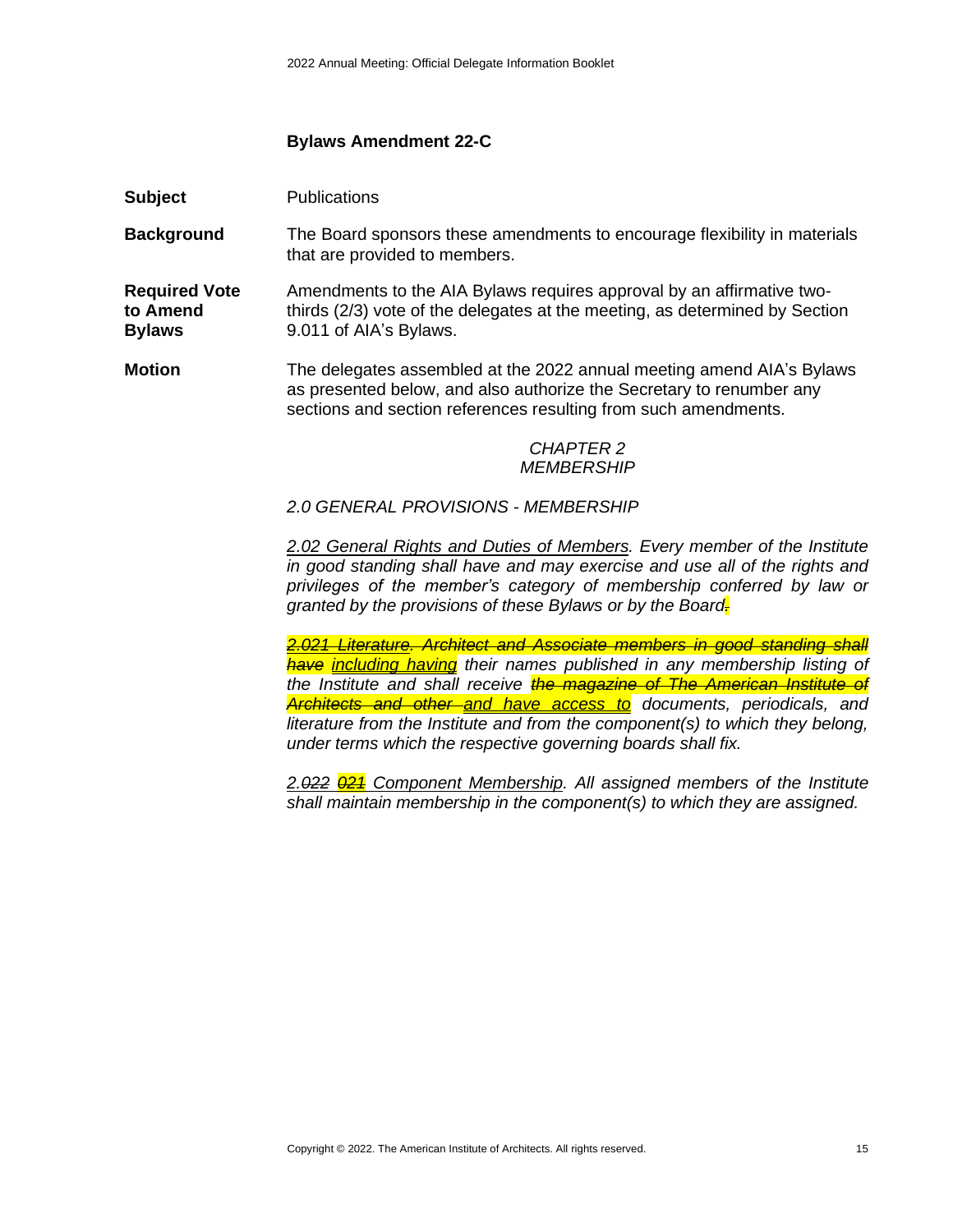# **5. Report of the 2022 Resolutions Committee**

| <b>Resolutions</b><br><b>Committee</b>   | Olivia Asuncion, AIA<br><b>Rusty Bienvenue</b><br>Emily Grandstaff-Rice, FAIA<br>Kevin M. Holland, FAIA, NOMAC<br>Lori Yazwinski Santa-Rita, AIA<br>William R. Turner, Jr., AIA                                                                                                                                                                                                                                                                                                                   |
|------------------------------------------|---------------------------------------------------------------------------------------------------------------------------------------------------------------------------------------------------------------------------------------------------------------------------------------------------------------------------------------------------------------------------------------------------------------------------------------------------------------------------------------------------|
| <b>The Resolutions</b><br><b>Process</b> | A resolution is a formal request from the membership to the Board of<br>Directors to take a particular action. Anyone can write a resolution, but it<br>must be properly sponsored in accordance with the Rules of the Board<br>before it is submitted to the Resolutions Committee. The Resolutions<br>Committee verifies the sponsorship, reviews the resolution, and may edit it<br>for clarity or combine it with another similar resolution, in consultation with<br>the designated sponsor. |
|                                          | At this meeting, each resolution is brought up for debate and vote. A majority<br>vote of the delegates present at this meeting is required to adopt a<br>resolution.                                                                                                                                                                                                                                                                                                                             |
|                                          | If a resolution is adopted by the delegates, it is considered for ratification and<br>implementation by the Board of Directors at its first meeting following this<br>annual meeting. A resolution does not take effect unless subsequently<br>ratified by the Board after adoption by the delegates. Resolution sponsors<br>are notified of the Board action and are consulted in the implementation of<br>the resolutions they sponsored.                                                       |
|                                          | Actions taken on last year's resolutions are reported later in this Booklet.                                                                                                                                                                                                                                                                                                                                                                                                                      |
| <b>Report of the</b><br><b>Committee</b> | The Resolutions Committee reports to the delegates to the 2022 annual<br>meeting the resolution received and reviewed by the Committee. In<br>accordance with the Committee's charge, the submitted resolution was<br>carefully reviewed and edited. The sponsor was contacted as necessary to<br>clarify intent and verify that the resolution accurately expressed the<br>sponsors' proposal. The resolution presented for action is:                                                           |
| <b>Resolution 22-1</b>                   | <b>International Associate Emeritus Status</b>                                                                                                                                                                                                                                                                                                                                                                                                                                                    |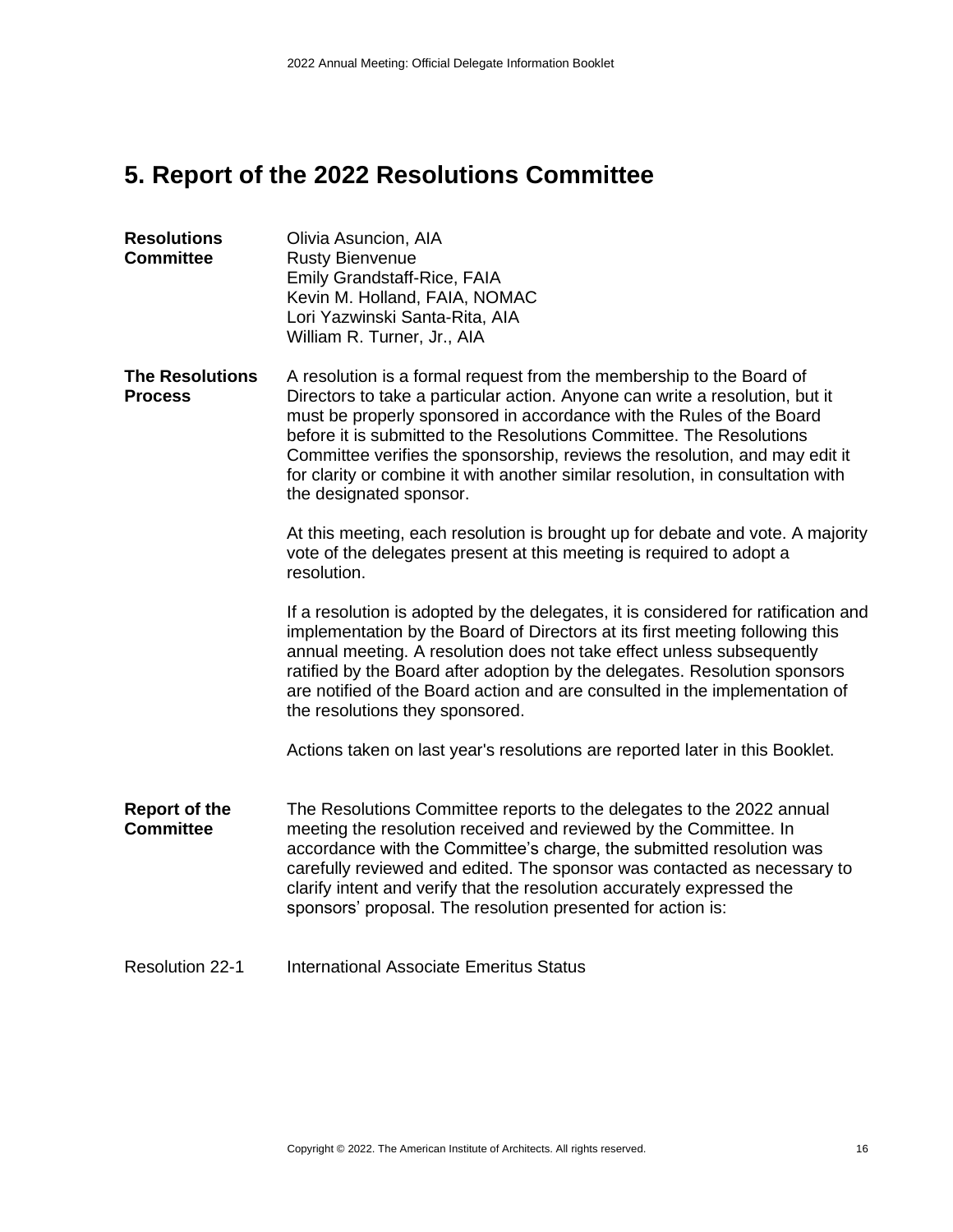# **6. 2022 Convention Resolutions**

### **Resolution 22-1**

**Title International Associate Emeritus Status** 

**Sponsor** AIA Orange County AIA California

**Intent** To provide International Associate members the same privileges as AIA and Associate AIA members. If they meet the requirements for Emeritus membership, International Associate members may apply for this category of AIA membership.

**Text of**  WHEREAS, Section 2.22 of the AIA Bylaws states:

**Resolution**

*Individuals without architectural licenses from a U.S. licensing authority who meet the following requirements shall be eligible for International Associate membership in the Institute: Those who have an architectural license or the equivalent from a non-U.S. licensing authority and demonstrate honorable standing in the profession in the locale in which they are licensed. Such persons may be resident within or outside the U.S*.; and

WHEREAS, Section 2.012 of the AIA Bylaws, states

*Individuals admitted with limited voting status and privileges are called Associates. Unless otherwise provided, the term "Associate member(s)" in these Bylaws shall be understood to include International Associate members. Although Associate members may also hold the title Emeritus, however, International Associate members may not hold that title*; and

WHEREAS, International Associate members include firm leaders and project team members committed to the value of AIA membership through chapter service, mentorship, and diversity; and

WHEREAS, International Associates members bring a varied range of architectural experience, enriching the AIA to create an environment that showcases AIA diversity; and

WHEREAS, the responsibilities and requirements of an International Associate member are similar to that of an AIA member, including completion of AIA's Continuing Education requirements; and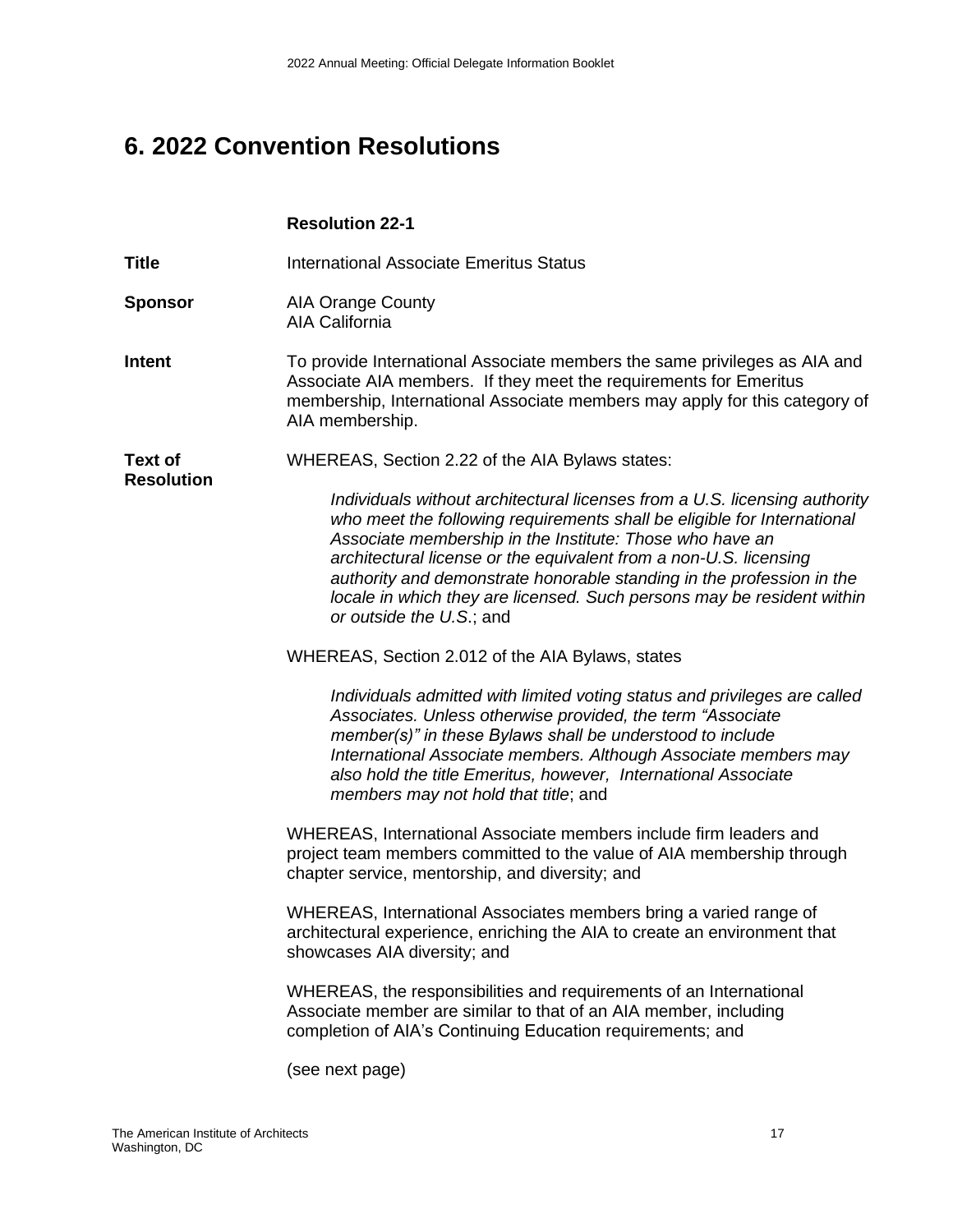WHEREAS the AIA Strategic Plan specifically addresses the imperative to "foster equity and a sense of belonging within the profession," and highlights Equity and Inclusion as a Core Value; and

WHEREAS, it is in the best interest of the AIA to expand member engagement and ensure opportunities for all members as advocates in the profession.

NOW, THEREFORE, BE IT RESOLVED the AIA Board of Directors will present an amendment to the AIA Bylaws for consideration by the delegates at the AIA 2023 Annual Meeting that will allow International Associates to apply for International Associate Emeritus membership.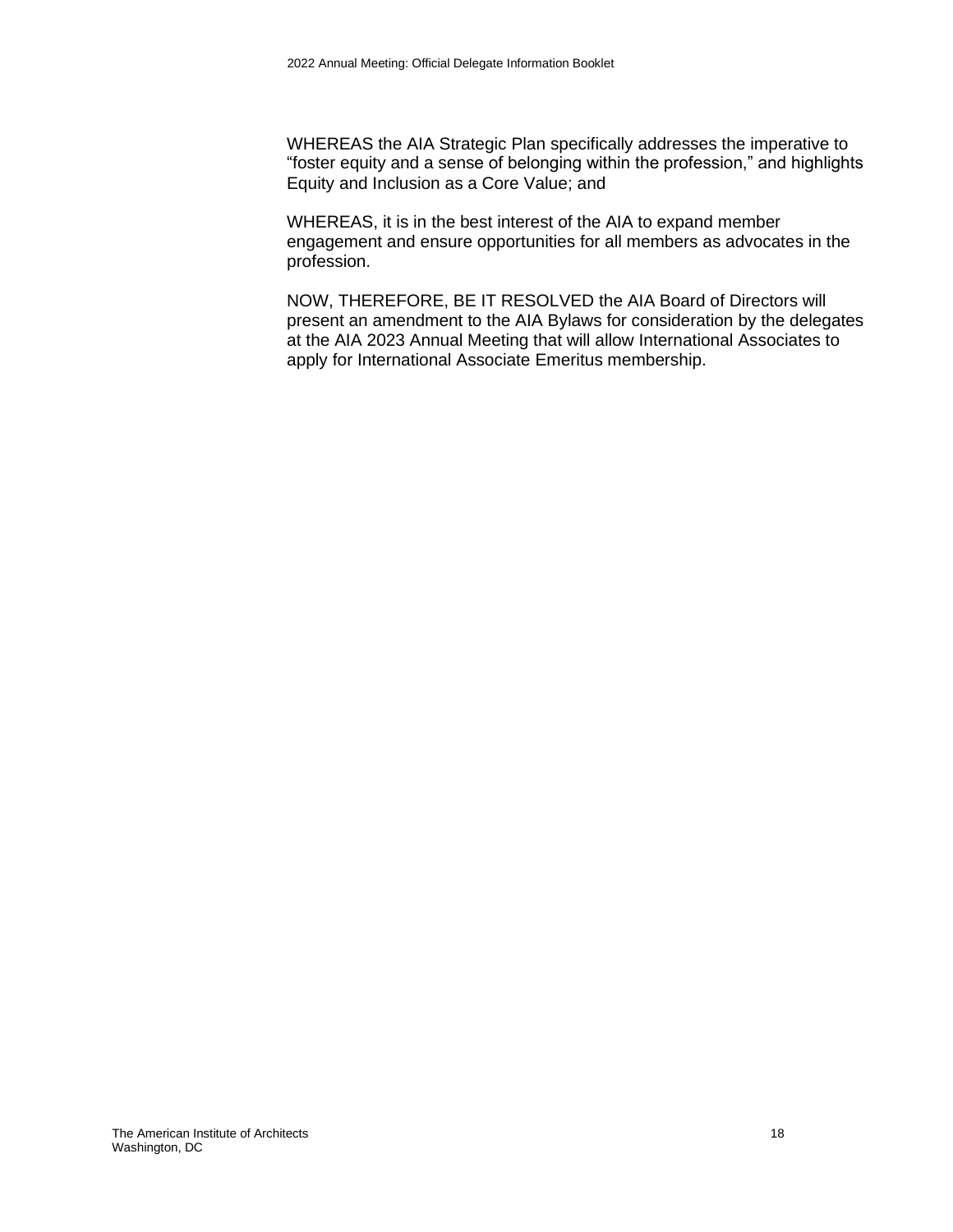# **7. Actions Taken on Resolutions Adopted at the 2021 Annual Meeting**

|                                     | <b>Resolution 21-1</b>                                                                                                                                                                                                                                        |
|-------------------------------------|---------------------------------------------------------------------------------------------------------------------------------------------------------------------------------------------------------------------------------------------------------------|
| <b>Title</b>                        | Conduct Research into Investments Made in Underserved Communities                                                                                                                                                                                             |
| <b>Sponsor</b>                      | AIA Pennsylvania                                                                                                                                                                                                                                              |
| Intent                              | To conduct and distribute research into underserved community investment.                                                                                                                                                                                     |
| <b>Text of</b><br><b>Resolution</b> | WHEREAS, economic information regarding the impact of investment in<br>underserved communities can help to improve those communities as found<br>in studies conducted by the Urban Land Institute, Strong Towns, and The<br><b>Brookings Institution; and</b> |
|                                     | WHEREAS, the benefit of development in underserved communities is<br>measured in benefits beyond financial; and                                                                                                                                               |
|                                     | WHEREAS, encouraging investment in underserved communities is integral<br>in promoting greater equity because studies have proven that more minority<br>architects will have projects in those communities; and                                               |
|                                     | WHEREAS, the development of underserved communities can be<br>implemented by people who are of the community with access to adequate<br>capital; and                                                                                                          |
|                                     | WHEREAS, development projects have more positive impacts and reception<br>when community involvement in development decision-making is elevated<br>from a consultative model to a model of co-creation, where the community is<br>a partner; and              |
|                                     | WHEREAS, case studies that explain and promote positive triple bottom line<br>(profit, people, and planet) outcomes over time are essential in measuring<br>the value of engagement and investment; and                                                       |
|                                     | WHEREAS, equity benefits of investment in underserved communities can<br>improve overall firm culture as measured in International Living Future<br>Institute (ILFI)'s Just label and B-Corp;                                                                 |
|                                     | NOW, THEREFORE, BE IT RESOLVED, that AIA advocates for gathering<br>case studies to help clients and others in those communities; and                                                                                                                         |
|                                     | BE IT FURTHER RESOLVED, that AIA obtains meaningful economic data<br>from studies by recognized agencies and institutions to further these goals.                                                                                                             |
|                                     | (see next page)                                                                                                                                                                                                                                               |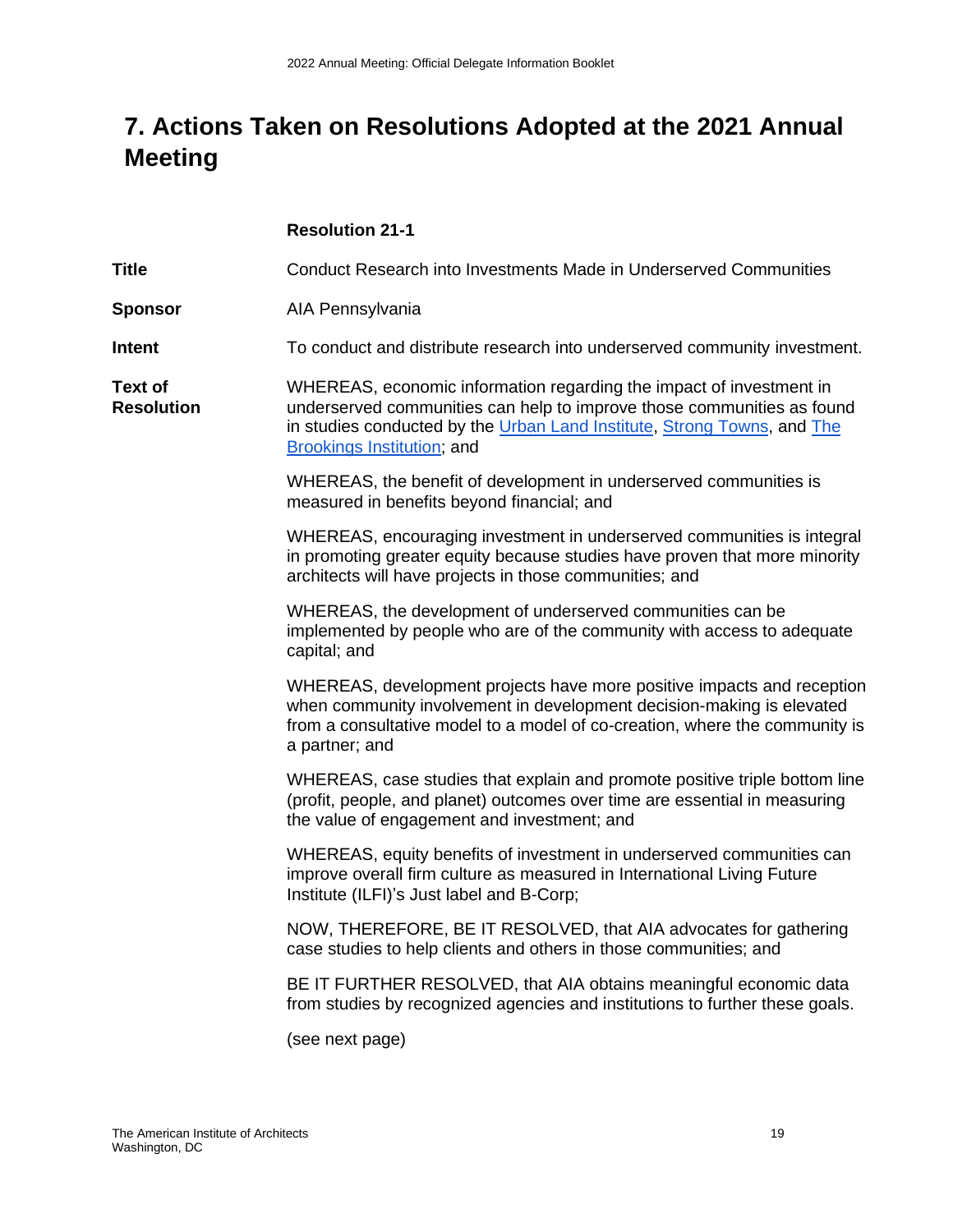BE IT FURTHER RESOLVED, that AIA shares these studies via [www.aia.org.](http://www.aia.org/)

BE IT FURTHER RESOLVED, that AIA builds on our existing "Blueprint for Better" campaign with case studies, anecdotes, project profiles, and/or firm profiles addressing the need for metrics around successful development in underserved communities.

BE IT FURTHER RESOLVED, that AIA creates new resources for how to properly engage in and with underserved communities.

BE IT FURTHER RESOLVED, that AIA expand existing firm surveys to include categories of client types.

BE IT FURTHER RESOLVED, that AIA advocate for access to capital for those client types that support small and/or minority businesses in underserved communities.

BE IT FURTHER RESOLVED, that AIA compiles a set of best practices for community aligned development that improves the quality of life of communities.

**Subsequent Action** The Board of Directors ratified this resolution and approved management's recommendations for next steps. The research to be undertaken will build on prior and current similar studies at AIA, including the New Urban Agenda work and equitable community projects. To date, AIA has expanded its firm survey to include categories of client types, and is defining the additional research and resources required to meet the intent of this resolution.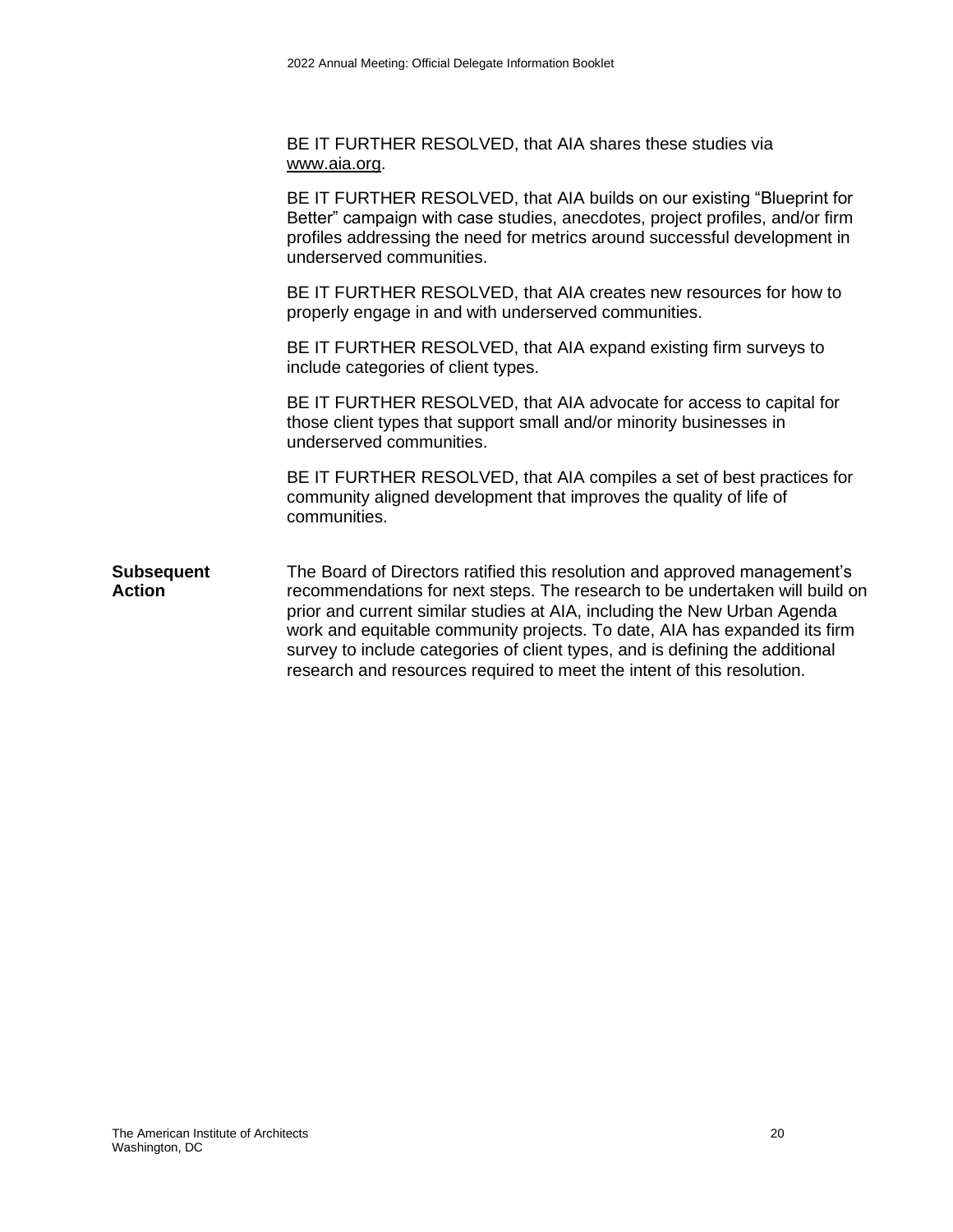### **Resolution 21-2**

**Title Arch-Elect Initiative** 

| <b>Sponsor</b>                      | AIA Pennsylvania                                                                                                                                                                                     |
|-------------------------------------|------------------------------------------------------------------------------------------------------------------------------------------------------------------------------------------------------|
| Intent                              | To provide training and support for members who are running for public<br>office.                                                                                                                    |
| <b>Text of</b><br><b>Resolution</b> | WHEREAS, architects' expertise and experience as design thinkers are<br>assets to their communities; and                                                                                             |
|                                     | WHEREAS, architects are leaders and problem solvers to complex technical<br>and social issues; and                                                                                                   |
|                                     | WHEREAS, AIA has promoted and recognized civic engagement amongst<br>its members through its Citizen Architect program; and                                                                          |
|                                     | WHEREAS, AIA has had a goal of attaining more elected leaders at all<br>levels of government; and                                                                                                    |
|                                     | WHEREAS, AIA members are in need of detailed resources in order to<br>enter, manage and run a successful political campaign because of the many<br>legal and some unspoken requirements of such; and |
|                                     | WHEREAS, running for public office requires mentors and resources to<br>ensure AIA members can increase their presence in the elected official<br>ranks in local, state and national levels; and     |
|                                     | WHEREAS, other organizations and groups have created how-to tool kits in<br>order to encourage and train their members to do so; and                                                                 |
|                                     | WHEREAS, the current Citizen Architect program provides no such critical<br>tools or resources to our AIA members; and                                                                               |
|                                     | WHEREAS, architects' perspective is critically important for so many facets<br>of public policy but is not sufficiently currently present;                                                           |

NOW, THEREFORE, BE IT RESOLVED, that AIA shall create resources and other materials and provide the same to AIA components, to recruit, train, and support members in their campaigns for national, state, and local elections.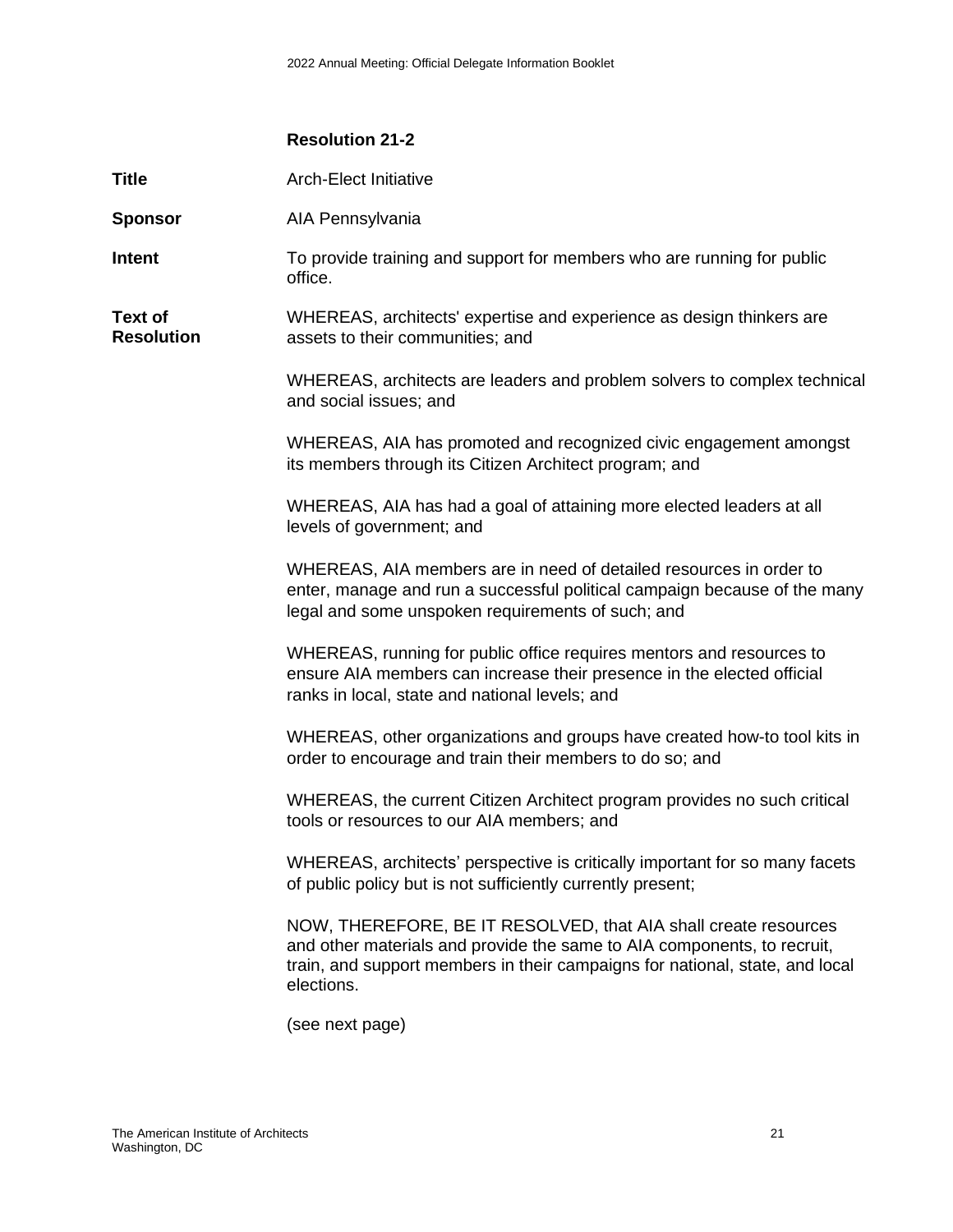### **Subsequent Action** The Board of Directors did not ratify this resolution. The Board's primary concern is that AIA works hard to maintain bipartisan relationships with policymakers and was not designed to train architects to run for public office. That training would result in AIA having to get deeply embedded in both Republican and Democratic party committee work and partisan advertisement campaigns, which is not the purpose of AIA's advocacy work. Additionally, this would fully politicize AIA's work, and AIA would be viewed as a partisan organization (depending upon which parties from which we had members running for political office). Having to embed with both political parties to enable this sort of training and work would be counter to AIA's mission to represent all architects before Congress equally (and on both sides of the aisle). There are many existing programs and consultancies which specialize in this work. AIA is happy to connect political training entities with components, should they have members wishing to run for public office at any level of government. For more information, please contact Sarah Dodge at [SarahDodge@aia.org.](mailto:SarahDodge@aia.org)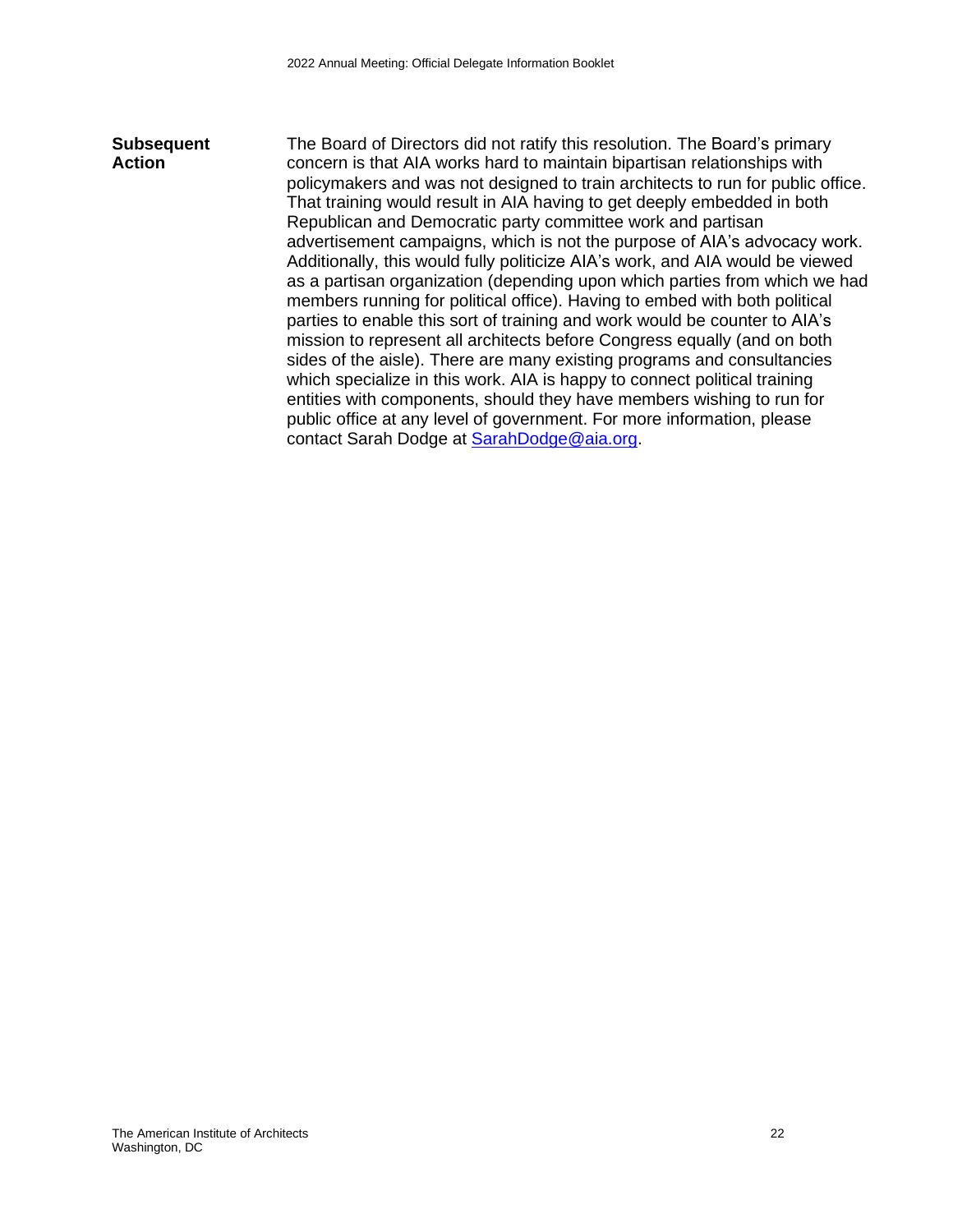### **Resolution 21-3**

**Title** Promotion of the U-Dream Program

- **Sponsor** AIA Pennsylvania
- **Intent** To promote the UDream Program

**Text of Resolution** WHEREAS, from 2009 to 2016, the UDream program increased diversity in the profession of architecture in the Pittsburgh, Pennsylvania region by offering opportunities for permanent employment in Pittsburgh; and

> WHEREAS, the UDream program had a documented impact of increasing the diversity of the architectural workforce with a low-risk self-selection engagement model to established firms; and

WHEREAS, the UDream program demonstrated its ability to fill gaps in the diversity pipeline by giving qualified graduating minority candidates meaningful and career-building work experience, as

- UDream increased the number of black and Hispanic architects in the Pittsburgh region by 400%
- UDream created NOMA Pittsburgh, which created Project Pipeline (involving 60 students and additional volunteers)
- UDream is responsible for more than 85% of all Black and Hispanic Architecture graduate students at Carnegie Mellon University

WHEREAS, the UDream program at Carnegie Mellon University was partly intended as a prototypical framework that can be replicated in medium- and large-sized cities across the country; and

WHEREAS, many AIA components would benefit from having a program like this in their communities;

WHEREAS, the UDream program led to the first African American woman to be licensed in the City of Pittsburgh; and

WHEREAS, the UDream fellows mentored and instructed K-12 students in the outreach education pathway, building youth confidence and supporting the next generation of diverse Architecture students; and

WHEREAS, several UDream fellows have subsequently created nimble minority-owned practices centered around design and development in the Pittsburgh region;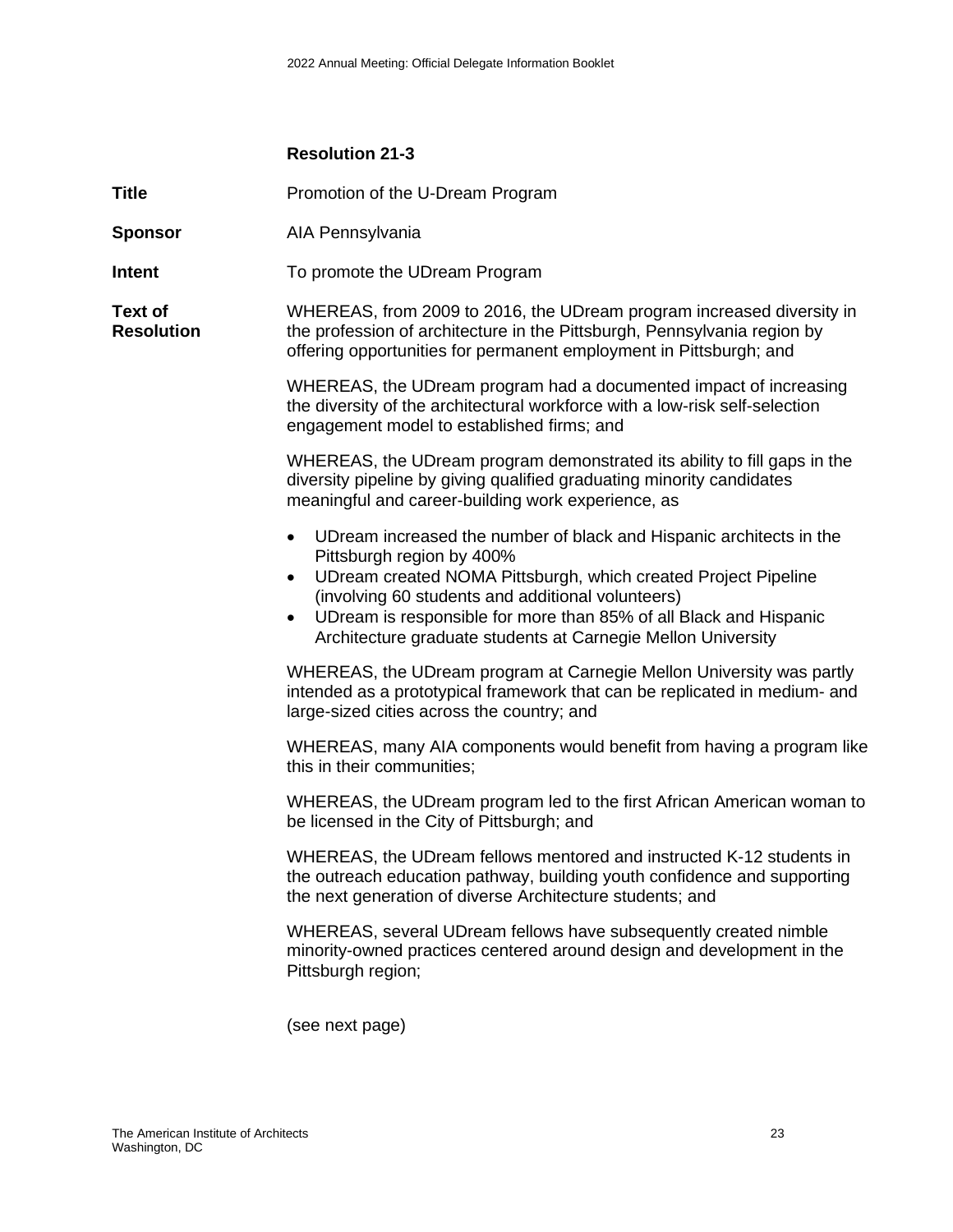NOW, THEREFORE, BE IT RESOLVED, that AIA provide funding for components to apply for and obtain support to replicate the UDream program as a model customizable to their communities; and

BE IT RESOLVED, that replication of the UDream model can help the AIA work towards the eventual goal of diverse and established architects thriving in firm practice and in ownership.

**Subsequent Action** The Board did not ratify this resolution, noting that to do so would compel all AIA components to support this program, or model, which places on them an unfunded mandate that they may not be able to support. The Board instead directed development of educational opportunities that will be available to members and others who wish to consider replicability at the local or state level, to learn about the tenets of the UDream program.

> Management is collaborating with the resolution sponsor to develop such educational sessions for components. The sponsor is leading creation of the educational programming that will be promoted by AIA, once finalized.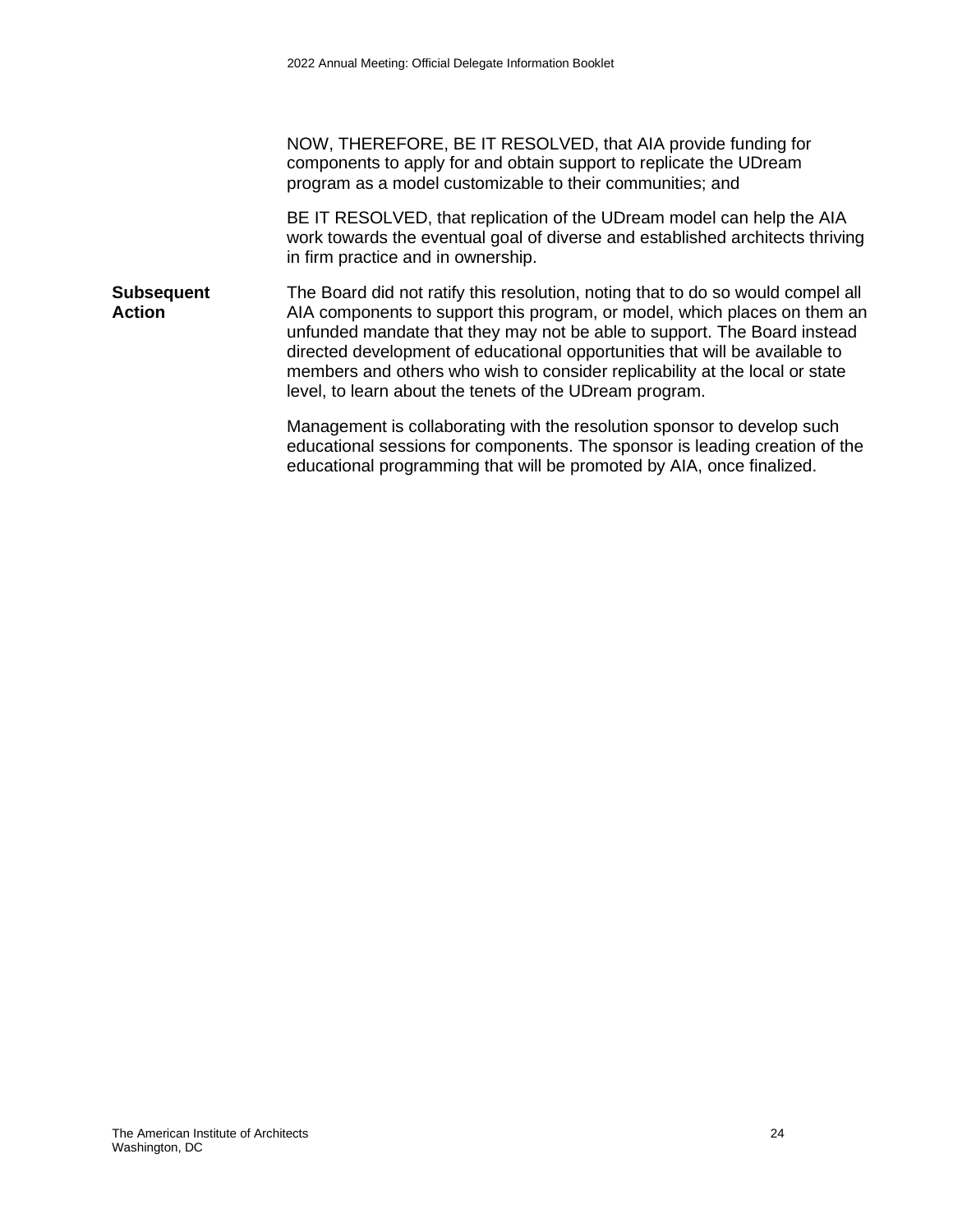# **8. 2022 Candidate Information**

**Candidate Declaration** The AIA Secretary shall establish the validity of all declared nominations. The following members announced their candidacy by the declaration deadline of February 14, 2022, and were certified by April 11, 2022. 2023-2025 At-large Director Illya Azaroff, FAIA (AIA New York Chapter/AIA New York State) Kenneth J. Filarski, FAIA (AIA Rhode Island) 2023-2024 Secretary Thomas A. Liebel, FAIA (AIA Baltimore/AIA Maryland) Britt Lindberg, FAIA (AIA Silicon Valley/AIA California) 2023 First VP/2024 President Kimberly N. Dowdell, AIA, NOMAC (AIA New York Chapter/AIA New York State) Evelyn M. Lee, FAIA, NOMA (AIA San Francisco/AIA California)

The candidates' statements of philosophy and biographies are provided on the following pages.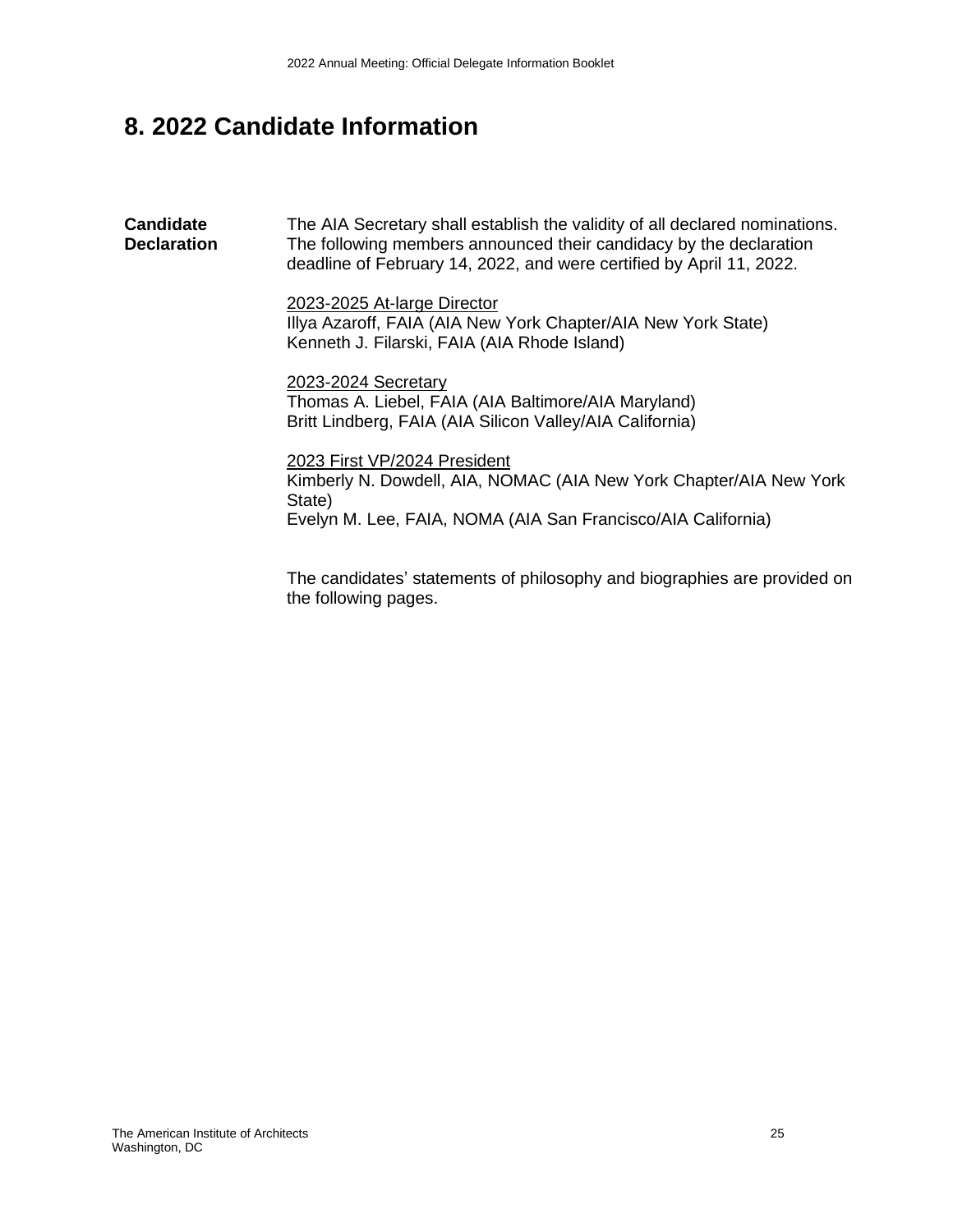# **Candidate for 2023-2025 At-large Director**

# **Illya Azaroff, FAIA AIA New York Chapter/AIA New York State**

### **Standup - Action!**

Unprecedented disruption requires unprecedented action.



Now more than ever, architects must be agents of change, audaciously shaping the future of our post-COVID cities, acting on the climate crisis, and reimagining our environments to create and sustain resilience. We can, and we must, harness the AIA's 95,000 members to actively shape policy. Our capacity to tackle today's complex challenges must be linked to a strategic allocation of AIA resources, member support and action focused on powerful solutions. [www.IllyaAzaroffCandidate.com](http://www.illyaazaroffcandidate.com/)

### **Climate migration**

People are on the move. Global warming and extreme weather, resource stresses, and political instability are driving huge migrations across the world - 2021 events alone displaced 79 million people. Architects can prepare receiving communities and facilitate adaptation to a hotter, wetter world.

### **Emerging Systems**

We know that we cannot go back to the way it was before. The COVID pandemic laid bare the fragile, ineffective, and inequitable systems of our cities and nations. Architect-led new and innovative systems that are emerging, catalyzing national and global change.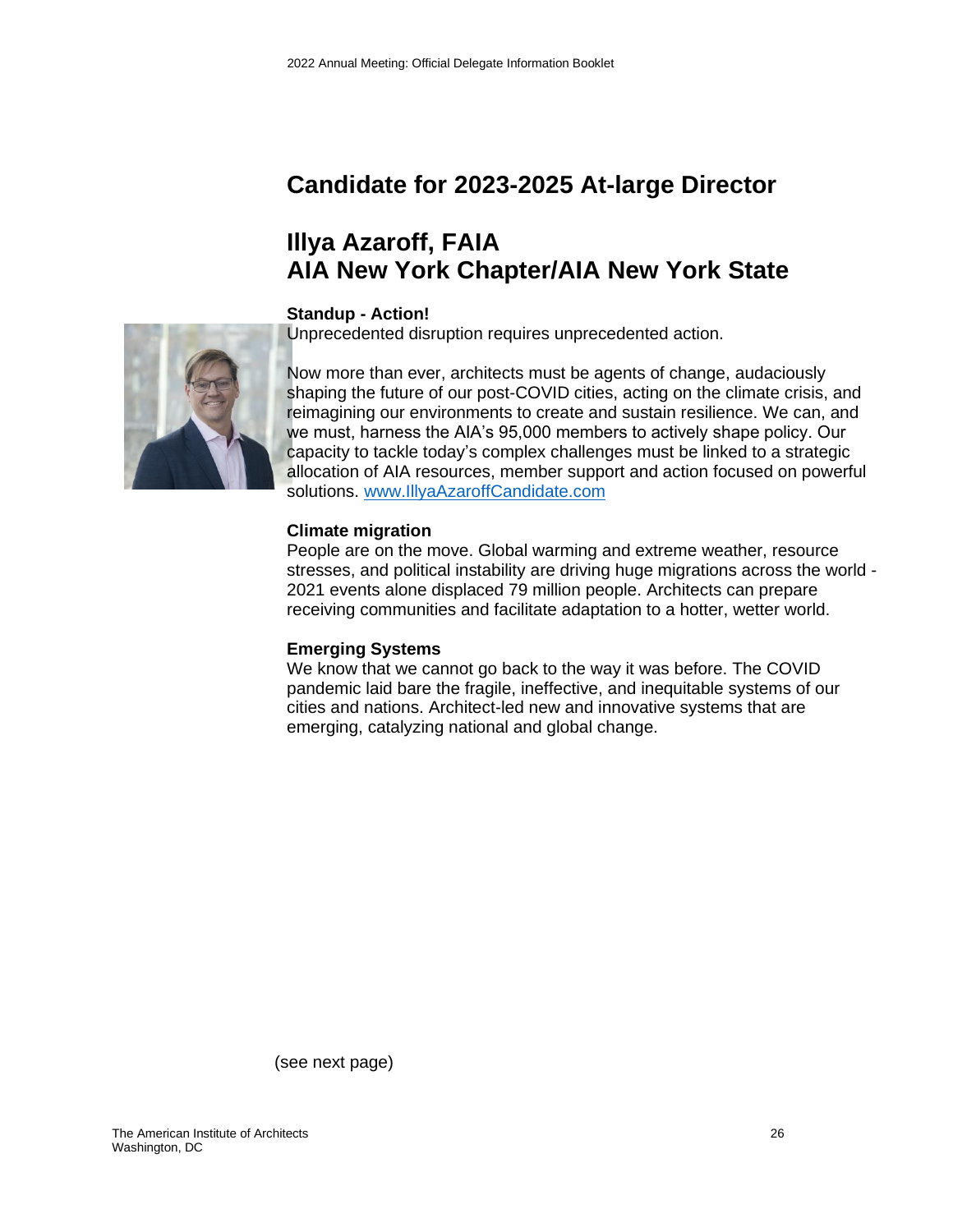# **Illya Azaroff, FAIA Continued**

### **AIA**

2021-2022, AIA New York State (AIANYS) Immediate Past President; AIANYS President 2020-present, Chair, AIANYS/AIA New York City (AIANY) Unified Crisis Task Force 2015-2018, AIA National Strategic Council, New York Regional **Representative** 2017-2022, AIANYS Disaster Assistance Co-Coordinator 2019, AIA Houston, Visions 2020 Advisor 2011-2016, Young Architects Forum (YAF), YARD; National Advocacy **Director** 2013-2018, AIANY Board of Directors, VP for Design Excellence 2012-2014, Co-Chair, AIA Regional Recovery Working Group (AIANYS, AIANY, AIANJ, AIARI, AIACT) 2011-2021, AIANY Founding Co-Chair, Design for Risk & Reconstruction Committee (DfRR)

### **Current Work**

Founding Principal, +LAB Architect NYC, 2009-present Associate Professor, CUNY/New York City College of Technology 2008 present

### **Education**

M.Arch., B.Arch., Pratt Institute, Brooklyn, NY, 1997 BSAS-Architecture, BA-Geography, University of Nebraska, Lincoln 1992 National Disaster Preparedness Training Center (NDPTC), Certified Trainer (FEMA)

Cal-EMA Safety Assessment Program, Certified Trainer

### **Service**

2021-present, New York State Governor's Climate Impact Assessment Team 2019-present, U.S. Department of State Subject Matter Expert (SME) 2019-2021 Appointed, U.S. Department of Housing and Urban Development (HUD)'s Resilient Housing Task Force

2018-2019 Enterprise Community Partners/Puerto Rico, *Keep Safe: A Guide to Resilient Housing for Island Communities*

2019-2020 NYC Mayor's Office of Climate Resilience (MOCR)'s Technical Advisor

2018-present, Director, Kalinago Institute for Global Resilience & Regeneration (KIGRR), Dominica

2018-present, HHS - SME, U.S. Virgin Islands Hazard Mitigation Plan 2015-2016, SME, 100 Resilient Cities, Rockefeller Foundation 2015-2016, Advisor, National Disaster Recovery Framework (NDRF)'s Assistant Secretary for Preparedness & Response (ASPR)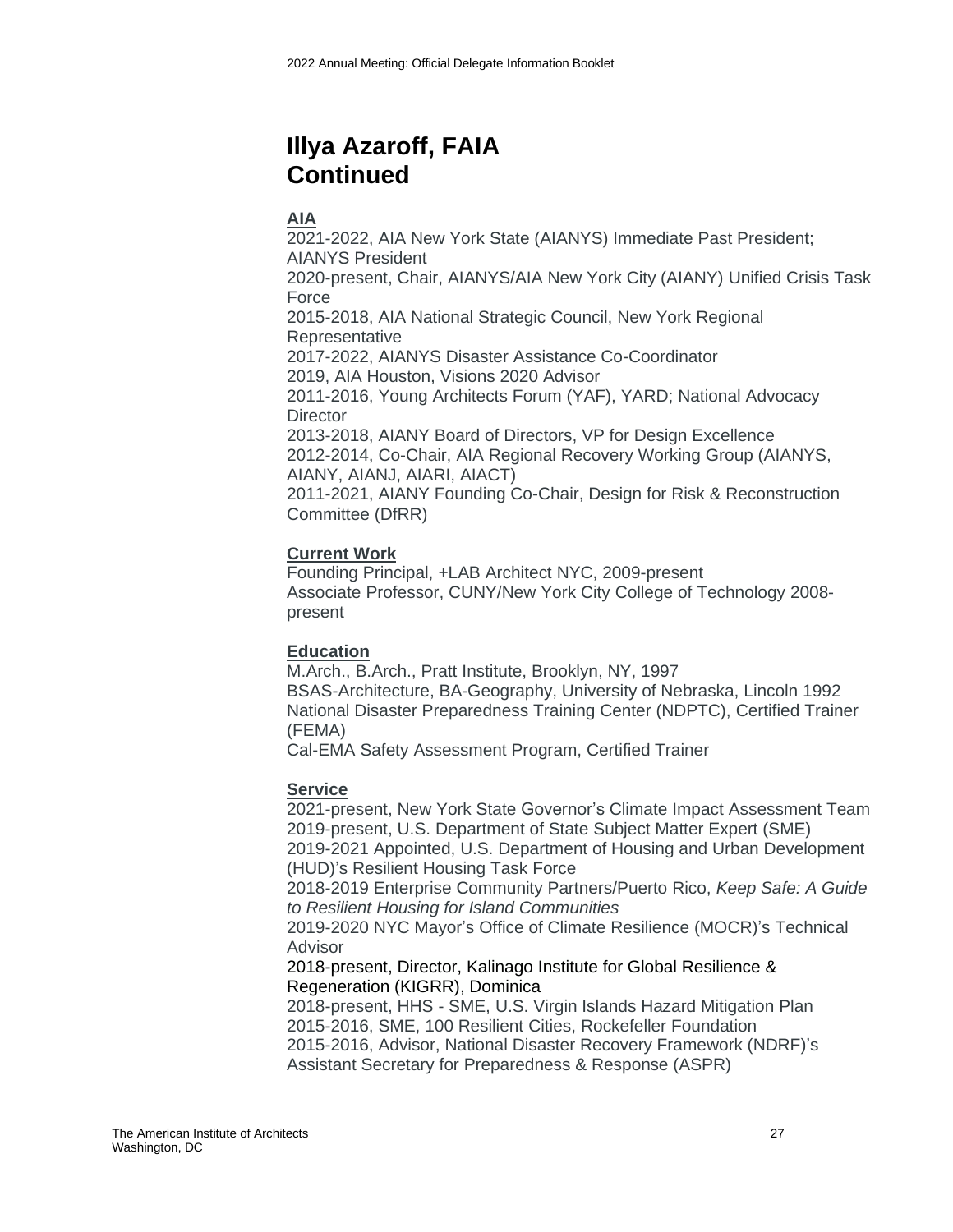# **Candidate for 2023-2025 At-large Director**

# **Kenneth J. Filarski, FAIA AIA Rhode Island**



*ECOLOGY a guiding framework*

The first premise is that we, the AIA, operate in and as an ecology. I speak of ecology holistically, from its smallest part to its largest, all-encompassing component - be it the physical of our lands/waters/architecture/urbanism - to the ideas, initiatives in education/economics/social programs, or simply how people, organizations, and businesses honor and respect one another.

The second premise is that if our ideas and initiatives – programmatic, addressing environmental/social issues; or physical, addressing architecture/urban patterns - are integrated with guiding principles of ecology, we will realize naturally occurring interrelationships.

Formulating our efforts with this guiding framework builds a systematic integration of key components of our ecology, increasing diversity, becoming stronger, resilient, enhancing dynamics and synergies, making our surroundings sustainable. That cumulative effect benefits people, their lives, leading to a greater respect and stewardship of our natural/economic/cultural/social resources. The human energy capital generated is exponential.

This integration builds, one idea, one initiative, one plan, one design at a time into an interwoven, interdependent, productive ecology. Over time we would strengthen the integrity of our working landscape wherein our organizations, our designs, and our ecology flourish and thrive.

### *CONNECT • COOPERATE • COORDINATE • COLLABORATE*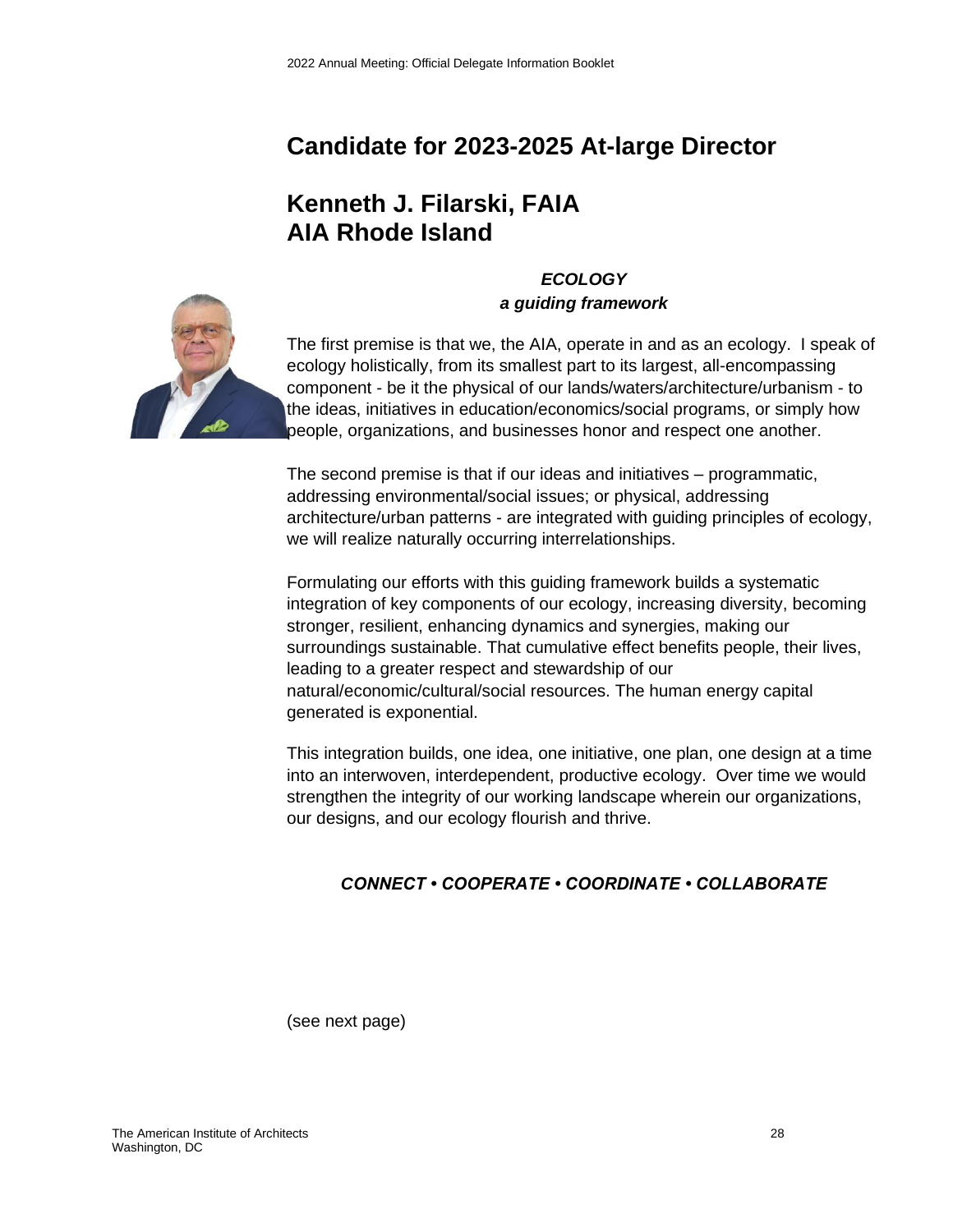# **Kenneth J. Filarski, FAIA Continued**

### *Education*

Goddard College, Teaching Fellow Design + Construction Program M.A. Architecture + Environmental Design; thesis *"Design of Logic/Logic of Design,*1974 Catholic University, Architecture + Planning,1966-1972 Founding Faculty, RWU School of Architecture

### *AIA*

College of Fellows, 1988-present Board of Directors, 1982-1985 Richard Upjohn Fellow, 1985-present Co-Chair 2021, Member, Disaster Assistance Committee, 2020-present Chair, Component Resources, 1987-1988 Chair, Public Education, 1981 Chair, Environmental Education, 1981 Author, Co-Author - numerous AIA Publications President, AIA/RI Disaster Coordinator RI, 2019-present

### *Multidisciplinary*

LEED Fellow LEED AP BD+C SITES Accredited Professional AICP, Certified Planner CFM, Certified Floodplain Manager SAP, Safety Assessment Program Certified, Cal/OES Disaster Responder/Trainer/Train the Trainer AEER, President, RI Architects/Engineers Emergency Response Task Force NCARB Certificate Chair, USGBC/RI Vice Chair, LEED Location + Planning LEED Technical Committee Executive Committee, Providence/Cranston Workforce Development Board Vice Chair, RI Ratepayers Advisory Board Advisory Board, RI Executive Climate Change Coordinating Council, implementing *"Act On Climate"* public law mandating Net-Zero by 2050 Author, "*Green Buildings Act"* - RI first state incorporating LEED, LEED-ND, SITES into public law

### *National Conference Presentation***s**

AIA, ASLA, Greenbuild, Association State Flood Plain Managers *Linked In* [https://www.linkedin.com/in/kenneth-j-filarski-faia-leed-fellow-leed-ap-bdc](https://www.linkedin.com/in/kenneth-j-filarski-faia-leed-fellow-leed-ap-bdc-sites-ap-aicp-cfm-aa297214/)[sites-ap-aicp-cfm-aa297214/](https://www.linkedin.com/in/kenneth-j-filarski-faia-leed-fellow-leed-ap-bdc-sites-ap-aicp-cfm-aa297214/)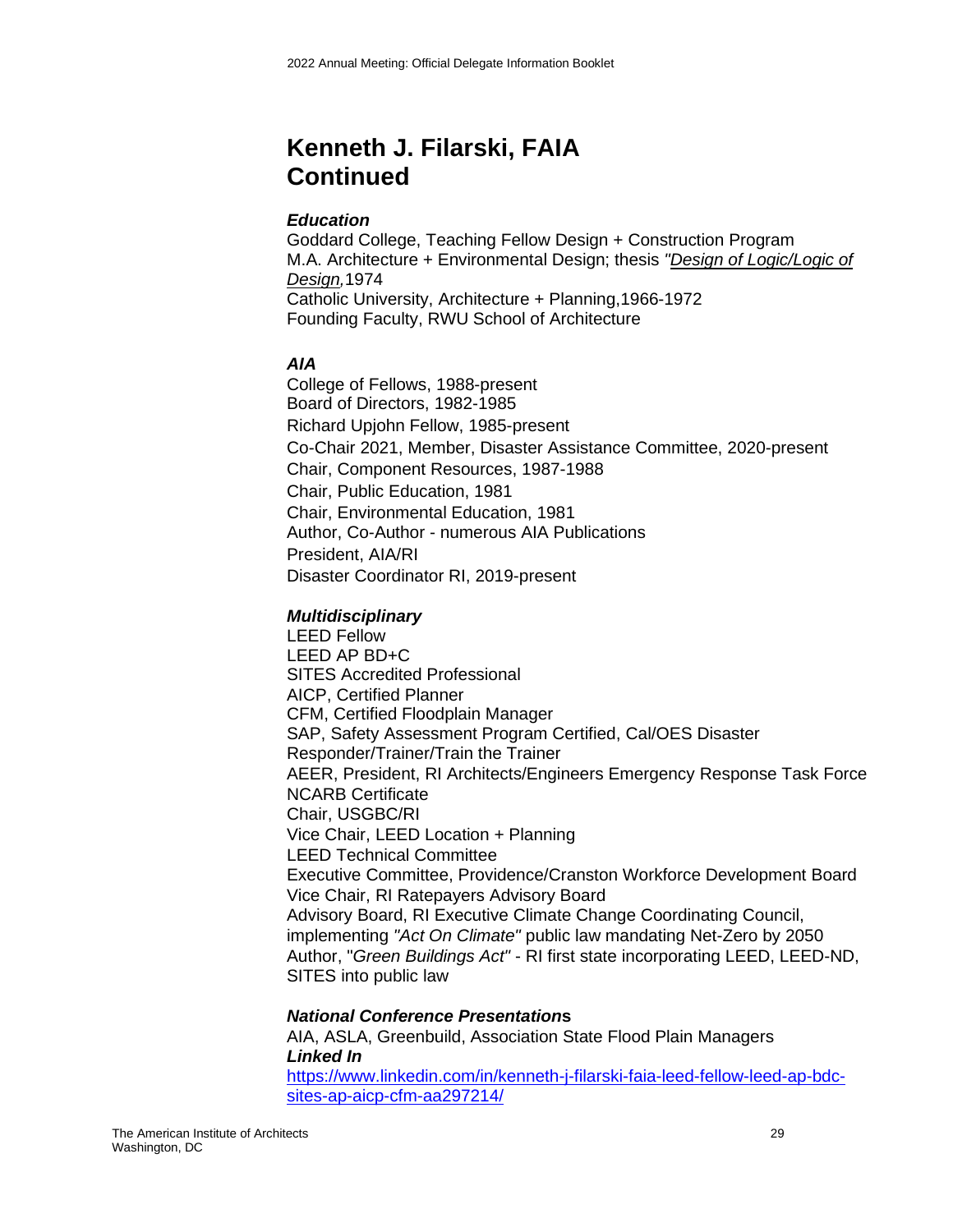# **Candidate for 2023-2024 At-large Secretary**

# **Thomas A. Liebel, FAIA AIA Baltimore/AIA Maryland**



Serving as Moderator of the Strategic Council and on the Secretary's Advisory Committee, I had an opportunity to participate in AIA governance. From that experience I have thought about what can be accomplished as Secretary.

**Elevating Conversation** – Creating methods for members to interact with national leadership in ways that don't require a Resolution. The Strategic Council and Knowledge Communities are a route for these vital conversations.

**Words Matter** - We need to ensure that our governing documents are aligned to help create a more agile and effective AIA, allowing us to operate more effectively and transparently.

**Leadership** –Develop more ways for members to participate in leadership opportunities by creating additional development paths to encourage more members to volunteer as leaders of the organization.

**How We Engage** –we are no longer compelled to meet in person to be effective, yet at times we are still tied to a model that requires physical presence to participate. There are other ways to meaningfully participate collectively - in physical, virtual, and hybrid models.

**Better Defining Roles** - the Strategic Council's role is somewhat loosely defined in our bylaws. By providing greater clarity we can further develop the Strategic Council as a voice for local architects, advisors to the board, and visionary thinkers to identify future opportunities and challenges.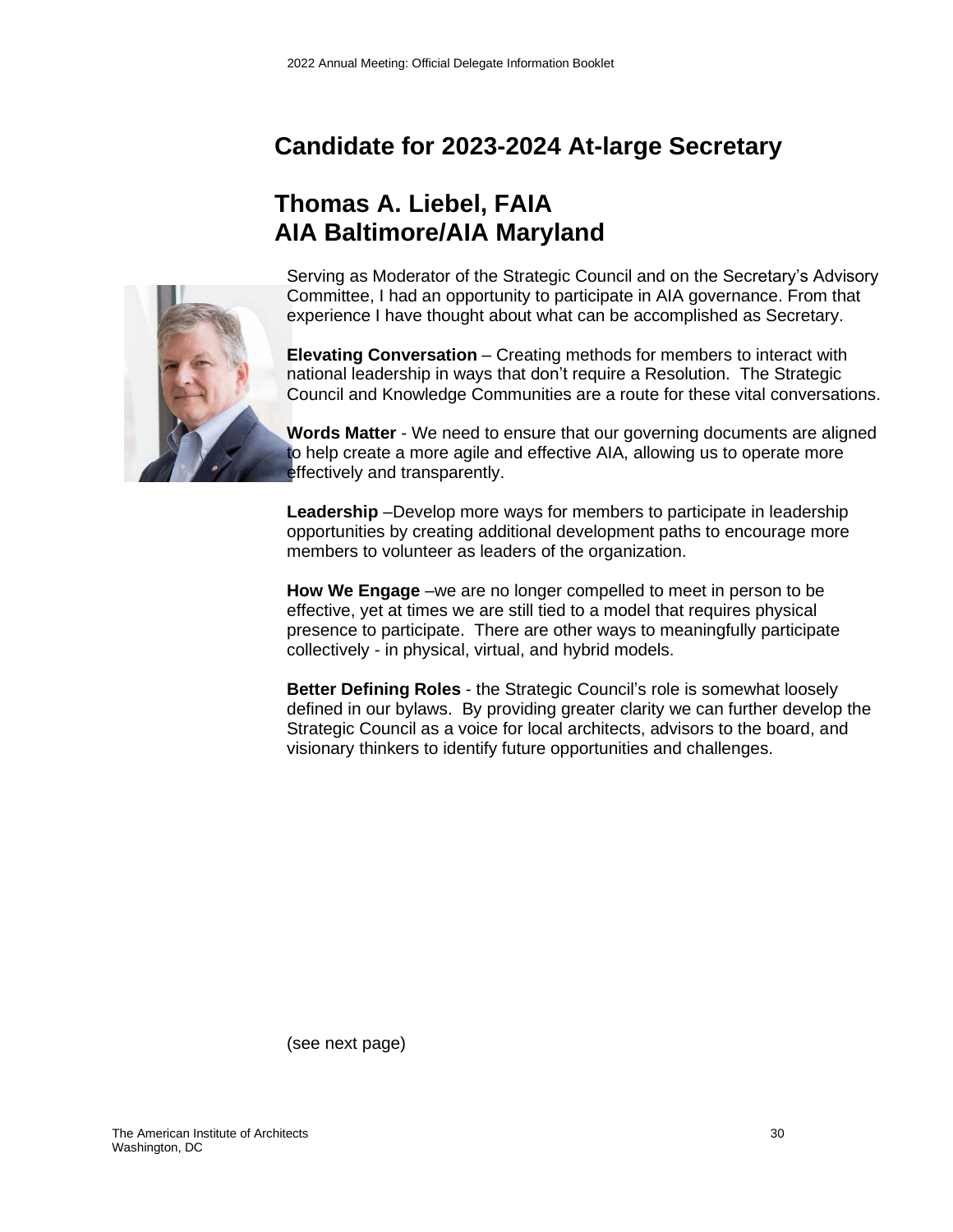## **Thomas A. Liebel, FAIA Continued**

### *AIA National*

Strategic Council Middle Atlantic Regional Representative, 2018-2020 Strategic Council Moderator, 2020 Secretary's Advisory Committee, 2019-2020 AIA Regions Task Force, 2020 Credentials Committee, 2020 NAAB Visiting Team Pool, 2017-present IgCC Task Force, 2011-2012 Team Leader, AIA Sustainable Design Assessment Team (five times) Continuing Education Quality Assurance Panel, Sustainability Curriculum Committee, 2007-2008

### *AIA Maryland*

Director, 2005-2011, 2013 Grassroots Leadership Network Coordinator, 2007-2010 AIA150 Champion, 2006 Chair, Maryland Architects PAC, 2010-present

### *AIA Baltimore*

President, President-elect, Secretary, Director, 2010-2014 COTE Chair, 2004-2009 Co-Chair, Fellows Committee, 2021-present Baltimore Architecture Foundation - 2015-present Co-Chair, AIA Baltimore Fellows Scholarship Dinner, 2019-present

### *Additional Service*

Subject Matter Advisor, 100 Resilient Cities Network, 2017-2020 Resource Team, American Architectural Foundation *Sustainable Cities Design Academy,* 2012 Maryland Green Building Council, 2011-2019; Chair, 2011-2014 Maryland Advisory Council on Historic Preservation, 2012-present Baltimore City Commission on Historic and Architectural Preservation, 2010 present; Chair, 2012-present Co-Chair, ULI/NTHP Partnership for Building Reuse-Baltimore, 2014

### *Professional*

Marks, Thomas Architects / Moseley Architects, 2006-present Design Collective, 1996-2006 AI/Boggs, 1992-1996

### *Education*

Johns Hopkins University, Master of Liberal Arts University of Cincinnati, Bachelor of Architecture, *magna cum laude*, Historic Preservation Certificate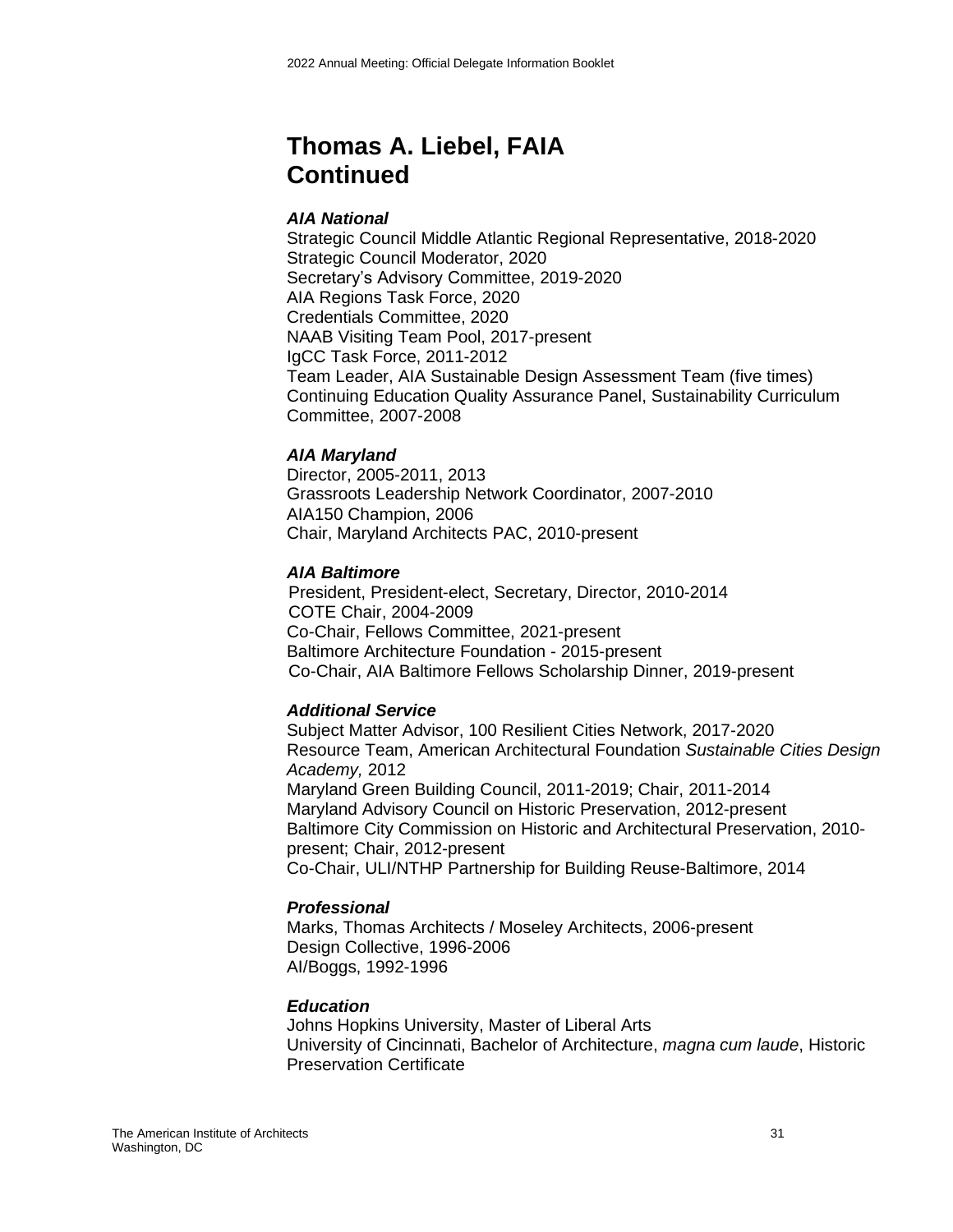# **Candidate for 2023-2024 Secretary**

# **Britt Lindberg, FAIA AIA Silicon Valley/AIA California**



**This is a pivotal time where urgent action, innovation, collaboration, and progress are needed to achieve AIA's equity and climate imperatives, while growing our pipeline and increasing the public's understanding of the importance of design.** 

AIA members and allies work hard to design a more equitable, resilient, and better world every day. As a current At-large Director, I have seen the crucial role and great opportunity for the next Secretary to continue leading AIA forward.

### **Urgent action toward strategic plan imperatives**

The Secretary ensures integrity of the governing documents, such as bylaws, policy statements, and rules of the board. While work to embed Strategic Plan priorities is underway, there is urgent need to lead all 94,000+ members and allies to progress on these imperatives, every day.

### **Strengthening our pipeline and member-driven impact**

The Secretary also fields member, component, and group requests across many topics, including Resolutions, Members' Voice Task Force, Honors and Awards, and more. I will lead outreach and collaborative, transparent processes which propel our pipeline and members' voices forward, in alignment with strategic goals.

### **Increasing public awareness on the importance of design**

Covid accelerated our transition to a hybrid organization, and increased public awareness on the importance of design to health. There is strong opportunity for AIA to embrace new technologies, research, and partners, strengthening our relevance, prosperity, and forward-looking success**.**

### **As a proven collaborator and communicator through ongoing AIA service**, **I would be honored to serve as your next AIA Secretary. Please follow me through existing social media, and thank you for your consideration!**

Twitter & Instagram: @Britt\_AIA #VoteBrittAIA <https://www.linkedin.com/in/brittlindberg>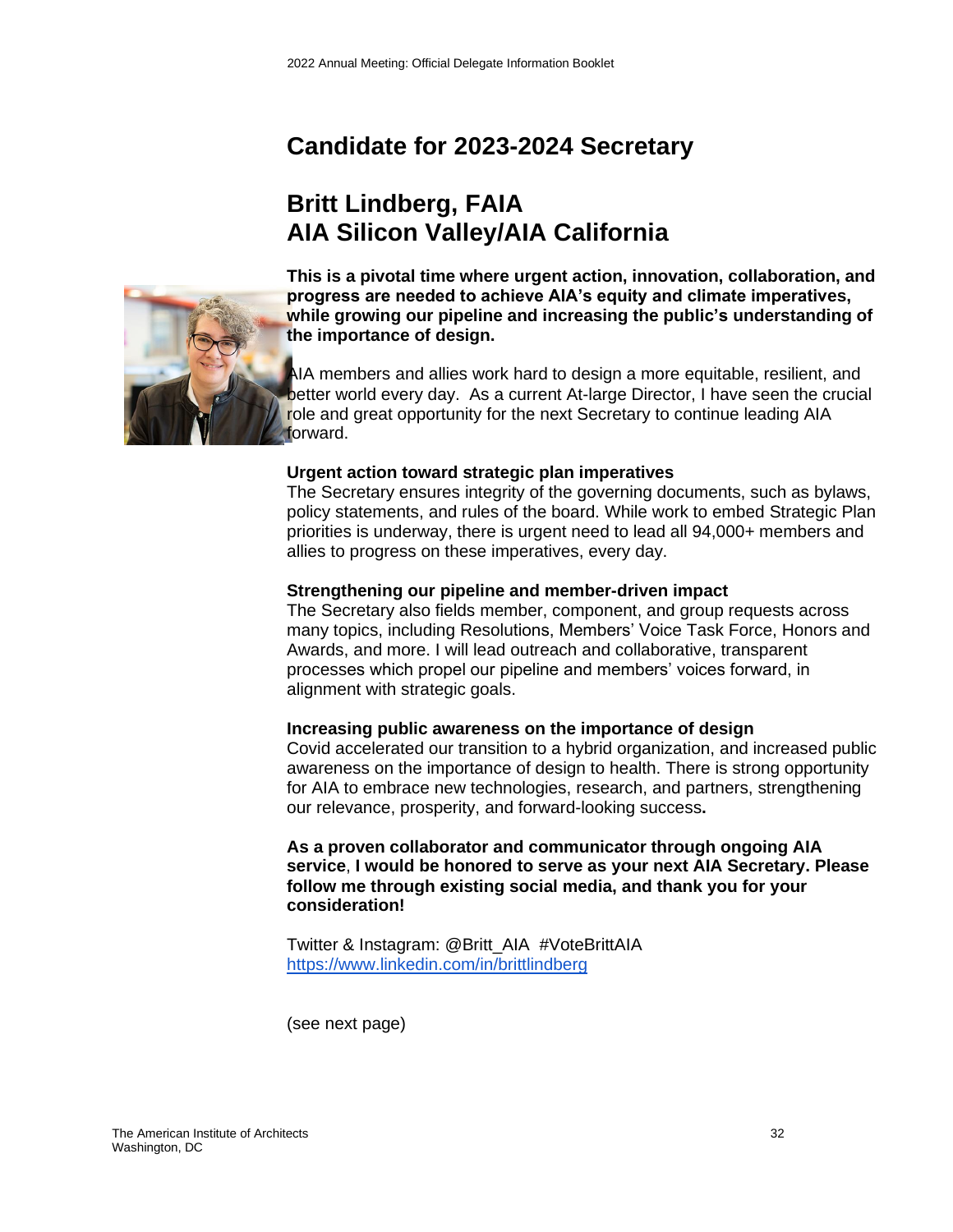# **Britt Lindberg, FAIA Continued**

### **AIA National:**

Board At-large Director, 2020-2022 Board Knowledge Committee, 2020-2021, Chair 2021 Chair, Collaborative Achievement Awards Jury, 2020 Covid Business Task Force, 2020 Author, "Supporting Emerging Professionals" Annual Meeting Resolution 2018-6

### **AIA California**:

President, 2018 Board of Directors 2013-2018 VP Communications/Public Affairs, 2015-2016 Planning & Finance Committee, 2013-2014, 2017

### **AIA Silicon Valley:**

President, 2014 Board of Directors, 2011-2015 Women In Architecture Committee (founding member), 2015 Chair, Urban Village Charrette (with San Jose Planning Dept), 2013-2015 Emerging Professionals Committee, 2010-2015

### **Honors:**

Silicon Valley Business Journal Women of Influence Award, 2016 AIACA AEP, Young Architect Award, 2013 AIACA AEP, Chapter Award, 2012

### **Experience:**

Gensler, 2011-present *(Workplace)* Ko Architects, 2004-2007, 2008-2011 *(Multi-Family & Retail)* SB Architects, 2007-2008 *(Hospitality)* Peterson Architects, 2001-2004 *(Single Family)*

### **Education:**

M. Architecture, UC Berkeley, 2002 BA Chemistry, Cornell University, 1994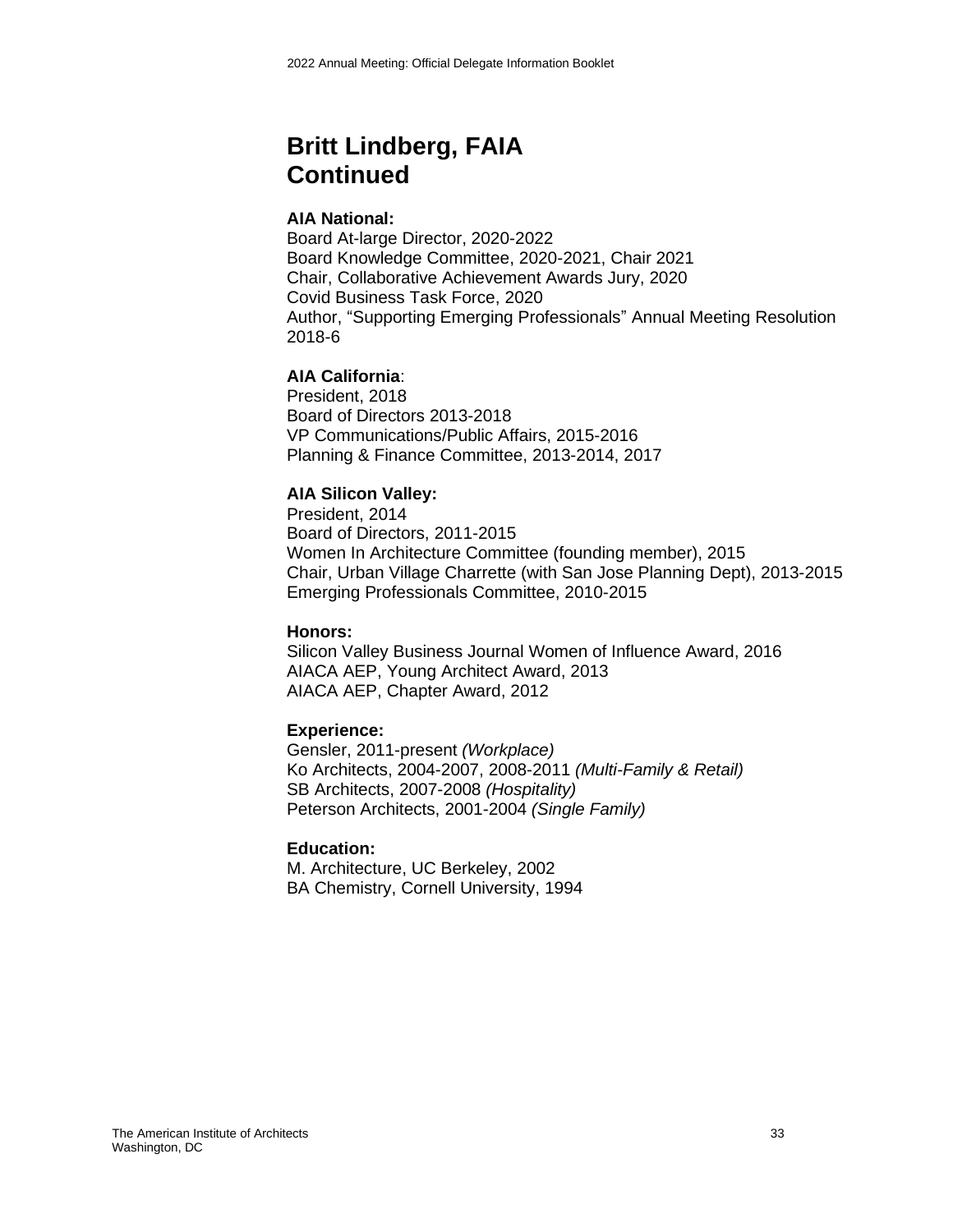# **Candidate for 2023 First Vice President/2024 President-elect**

# **Kimberly N. Dowdell, AIA, NOMAC AIA New York Chapter/AIA New York State**



I am delighted by the possibility of serving the AIA as President in 2024. The key word here is *possibility*. What I love about being an architect is the fact that we see what many cannot: possibilities.

As architects, we can see the future and draw it for others to catch our vision. Throughout my career, I have seen possibilities and created tangible results within a wide range of organizations and initiatives, in addition to my work in and out of traditional practice.

When I took the helm of NOMA, I saw a tremendous amount of potential, and seized the opportunity to raise the organization's profile, considerably expanding our impact on the profession. The results of my two-year term were monumental, in part, because I could see possibilities and I developed a plan to actualize my ambitious goals. My presidential platform was straightforward:

### #ALLinforNOMA

- 1. Create **access** to opportunities.
- 2. Foster greater opportunities for **leadership**.
- 3. Build upon the **legacy** of long-time members.

As the 295<sup>th</sup> living Black woman to earn an architectural license in the U.S., I am keen to help young women and people of color, in particular, to see what is possible as the first Black woman to serve as AIA President in 2024.

I intend to serve as AIA President for all members, regardless of identity, offering the following presidential platform for AIA 2024:

- A. Architects in Practice supporting the business of design
- B. Belonging making architecture more accessible to all
- C. Climate Action meeting our obligation to future generations
- D. Designing The Future navigating the future of design work with technological advances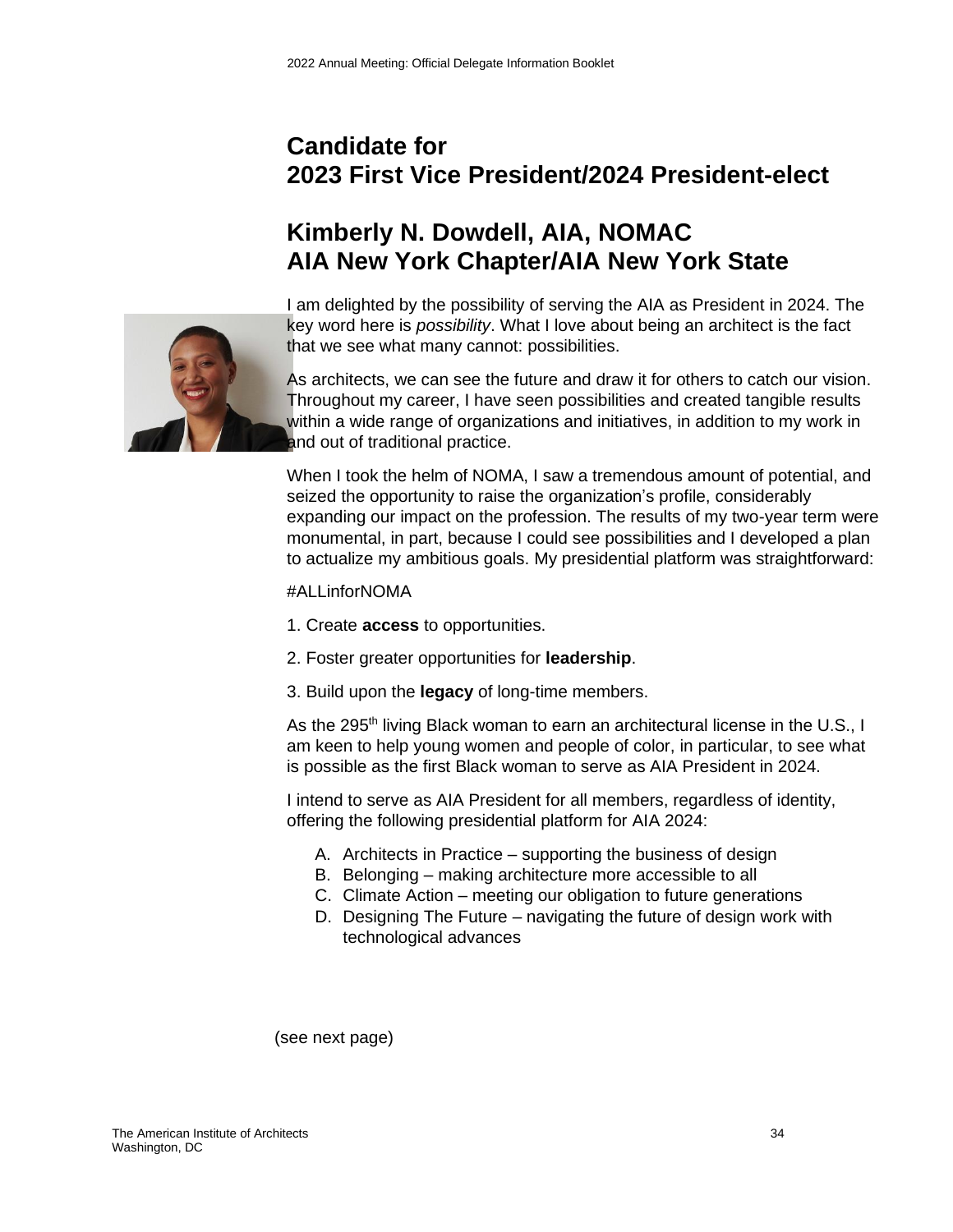# **Kimberly N. Dowdell, AIA, NOMAC Continued**

### **SERVICE**

### AMERICAN INSTITUTE OF ARCHITECTS (AIA)

Member, 2007-present Equity and the Future of Architecture (EQFA) Committee, 2019-2020 New Urban Agenda (NUA) Task Force, 2019-2021 Young Architects Award Recipient, 2020 AIA New York Nominating Committee, 2021 AIA Chicago EVP Search Committee, 2021

### NATIONAL ORGANIZATION OF MINORITY ARCHITECTS (NOMA)

Member, 2004-present National Board of Directors, 2006-2010; 2017-2022 National President, 2019-2020 NOMA Council (NOMAC), 2020

### SOCIAL ECONOMIC ENVIRONMENTAL DESIGN (SEED) NETWORK Co-Founder/Member, 2005-present Juror, SEED/NOMA/NAACP Awards for Design Excellence, 2020

### **PROFESSIONAL EXPERIENCE**

HOK, 2008-2011; 2019-present UNIVERSITY OF MICHIGAN, 2016-2019 CITY OF DETROIT, 2015-2016 HARVARD KENNEDY SCHOOL, CPL FELLOW, 2014-2015 LEVIEN & COMPANY, 2011-2014 AYERS | SAINT | GROSS, 2006-2008 U.S. GENERAL SERVICES ADMINISTRATION, 2005-2006 MCKISSACK & MCKISSACK, 2005-2006

### **EDUCATION**

CORNELL UNIVERSITY Bachelor of Architecture, 2006

HARVARD UNIVERSITY Master of Public Administration, 2015

[www.kimberlydowdell.com](https://linkprotect.cudasvc.com/url?a=http%3a%2f%2fwww.kimberlydowdell.com&c=E,1,99MpRGA0BIAIeTf9kDX5fFYUzR3BgPIXIUiyJW21KqcCVSdBQoZoZs9rmYzE5tgTGlrYlo3oX1-s20SuLybNkWTga4GTdpY6ObVPUE41f6yBiL5Dx38HFCgzwreU&typo=1)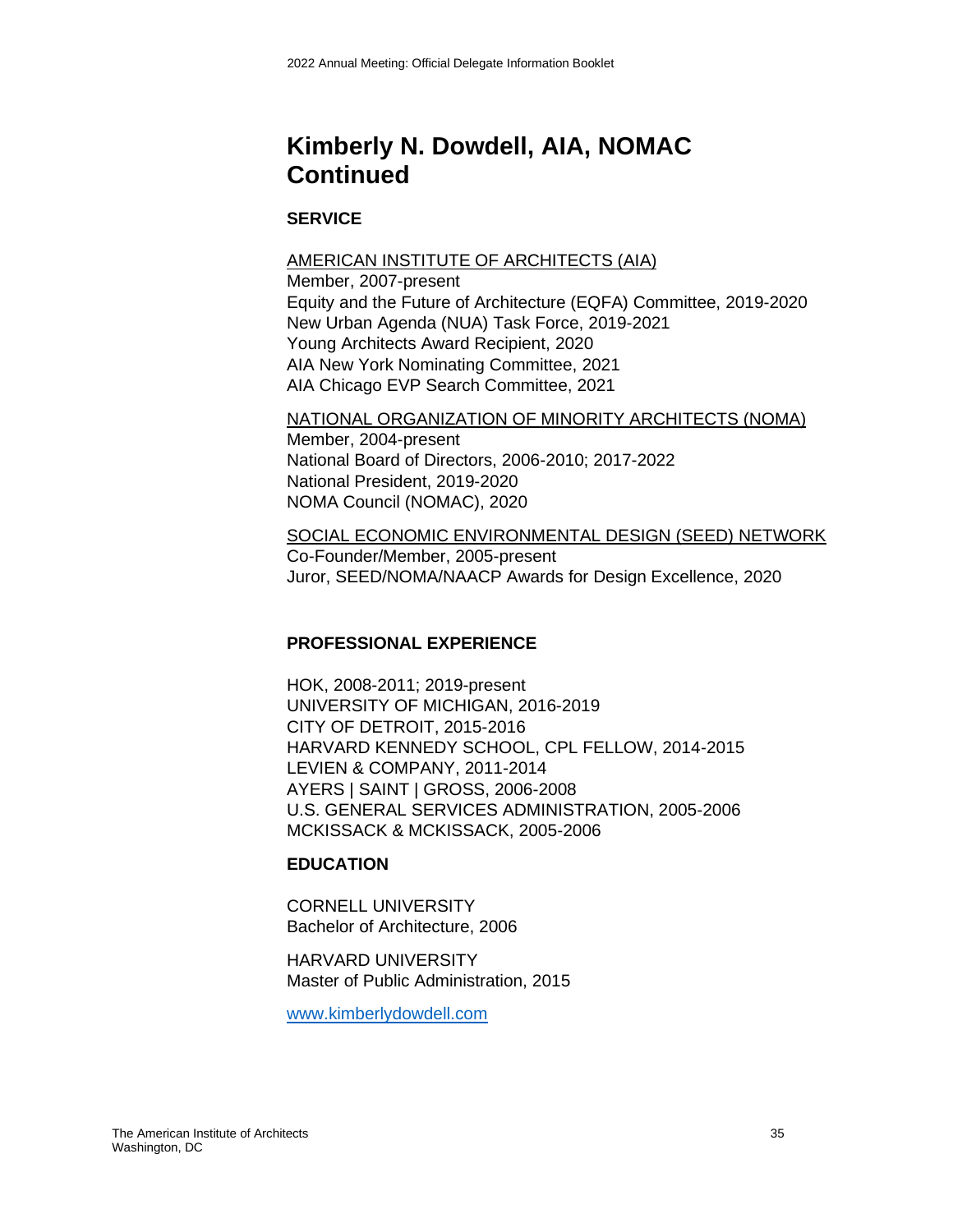# **Candidate for 2023 First Vice President/2024 President-elect**

# **Evelyn M. Lee, FAIA, NOMA AIA San Francisco/AIA California**



In an unpredictable world, the AIA and its members find themselves at a turning point for change. There's an excellent opportunity to position the institute to be a more connected organization for its members, simultaneously elevating the public's knowledge of an Architect as a strategic problem solver and collaborative economic partner.

As the First Vice President/President-elect, I will find opportunities for our members to:

### **Create a connected member experience**

We are over 95,000 members strong, the largest design network globally, and we are better together. The past two years have taught us we are capable of incredible things as a community. Imagine what we can do if any member or committee could connect across local, state, and international components?

### **Strengthen our commitments to climate action and social justice**

Many would argue that we've been in this fight a long time; many would say that our work here has just begun. Either way, there is no more significant opportunity than to continue inspiring present and future leaders in these areas: in our firms, components, and communities.

### **Re-envision the role of the architect in the future**

Getting a seat at the table means embracing the talents of everyone with an architecture background, those in traditional practice and beyond. By acknowledging that our ability to create change extends beyond the usual scope of work, we will inevitably find that we influence more areas than we could have imagined.

Find out more about me at [aia.evelynlee.com](http://aia.evelynlee.com/) and follow me on social @evelynmlee.